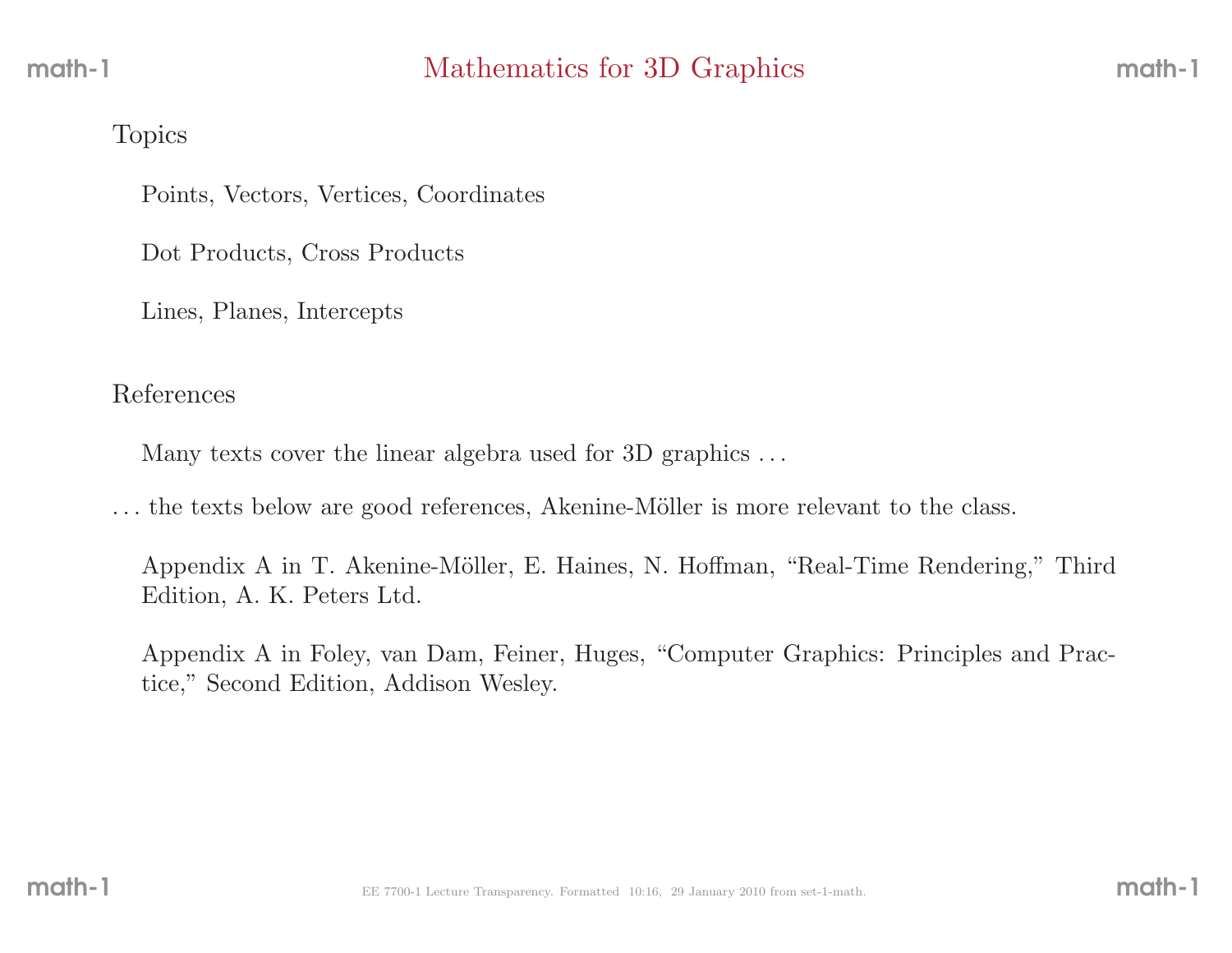#### Point:

Indivisible location in space.

$$
E.g., P_1 = \begin{bmatrix} 1 \\ 2 \\ 3 \end{bmatrix}, P_2 = \begin{bmatrix} 4 \\ 5 \\ 6 \end{bmatrix}
$$

#### Vector:

Difference between two points.

*E.g.*, 
$$
V = P_2 - P_1 = \overrightarrow{P_1 P_2} = \begin{bmatrix} 4 & -1 \\ 5 & -2 \\ 6 & -3 \end{bmatrix} = \begin{bmatrix} 3 \\ 3 \\ 3 \end{bmatrix}
$$
.

Equivalently:  $P_2 = P_1 + V$ .

Don't confuse points and vectors!

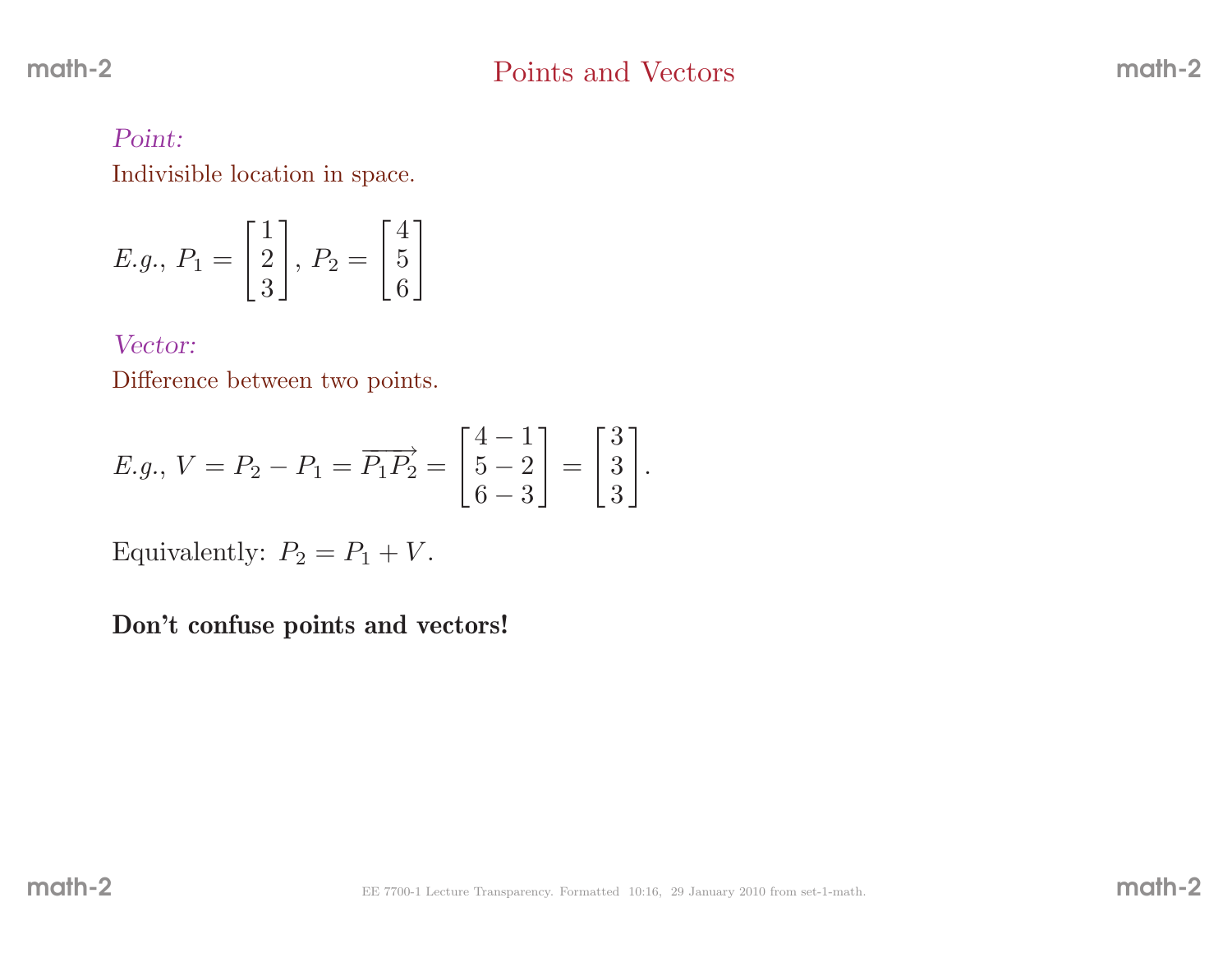## Point-Related Terminology

Will define several terms related to points.

At times they may be used interchangeably.

Point:

<sup>A</sup> location in space.

Coordinate:<sup>A</sup> representation of location.

Vertex:

Term may mean point, coordinate, or part of graphical object.

As used in class, vertex is <sup>a</sup> less formal term.

It might refer to <sup>a</sup> point, its coordinate, and other info like color.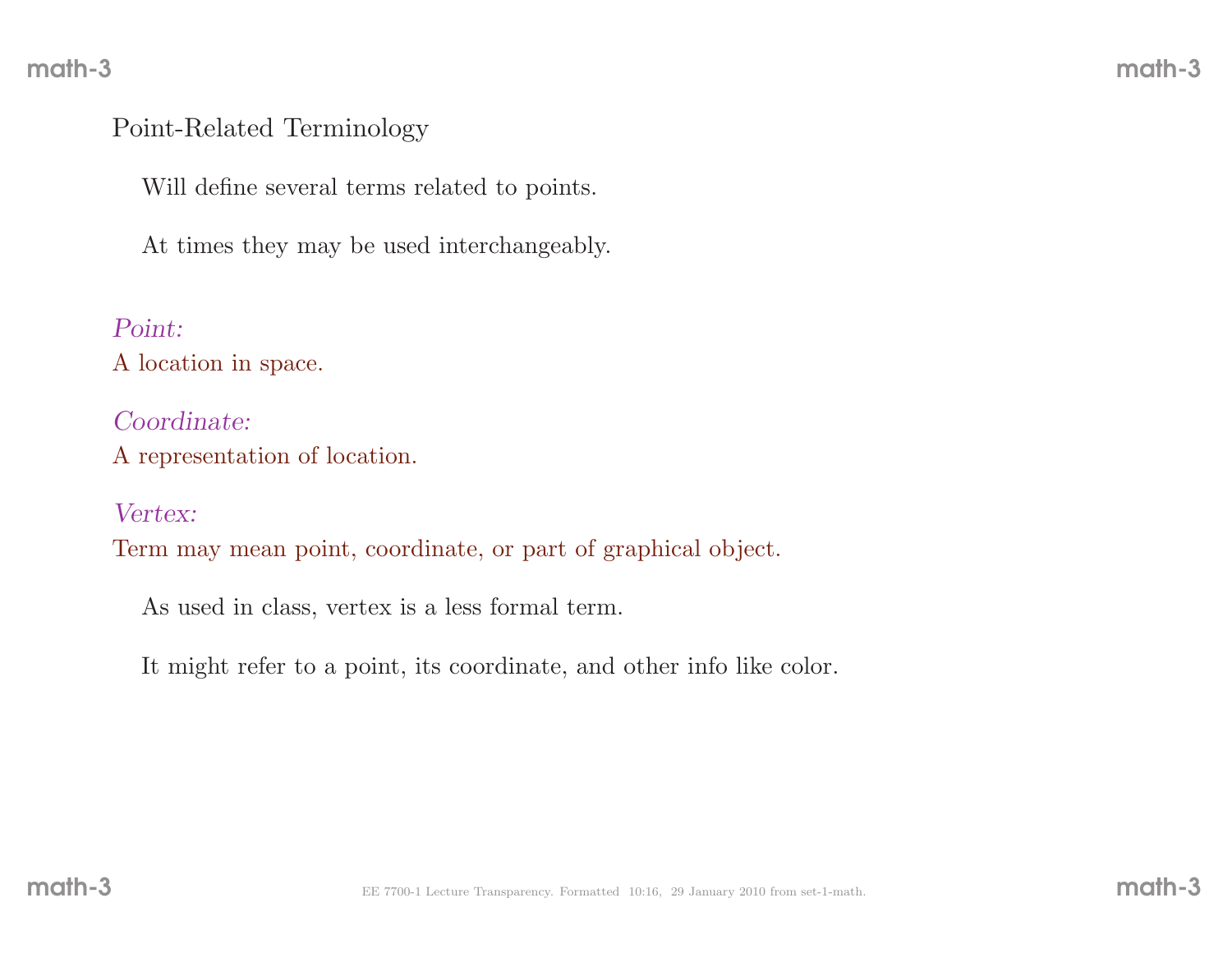# Coordinate:

<sup>A</sup> representation of where <sup>a</sup> point is located.

Familiar representations:

3D Cartesian  $P = (x, y, z)$ .

2D Polar  $P = (r, \theta)$ .

In class we will use 3D homogeneous coordinates.

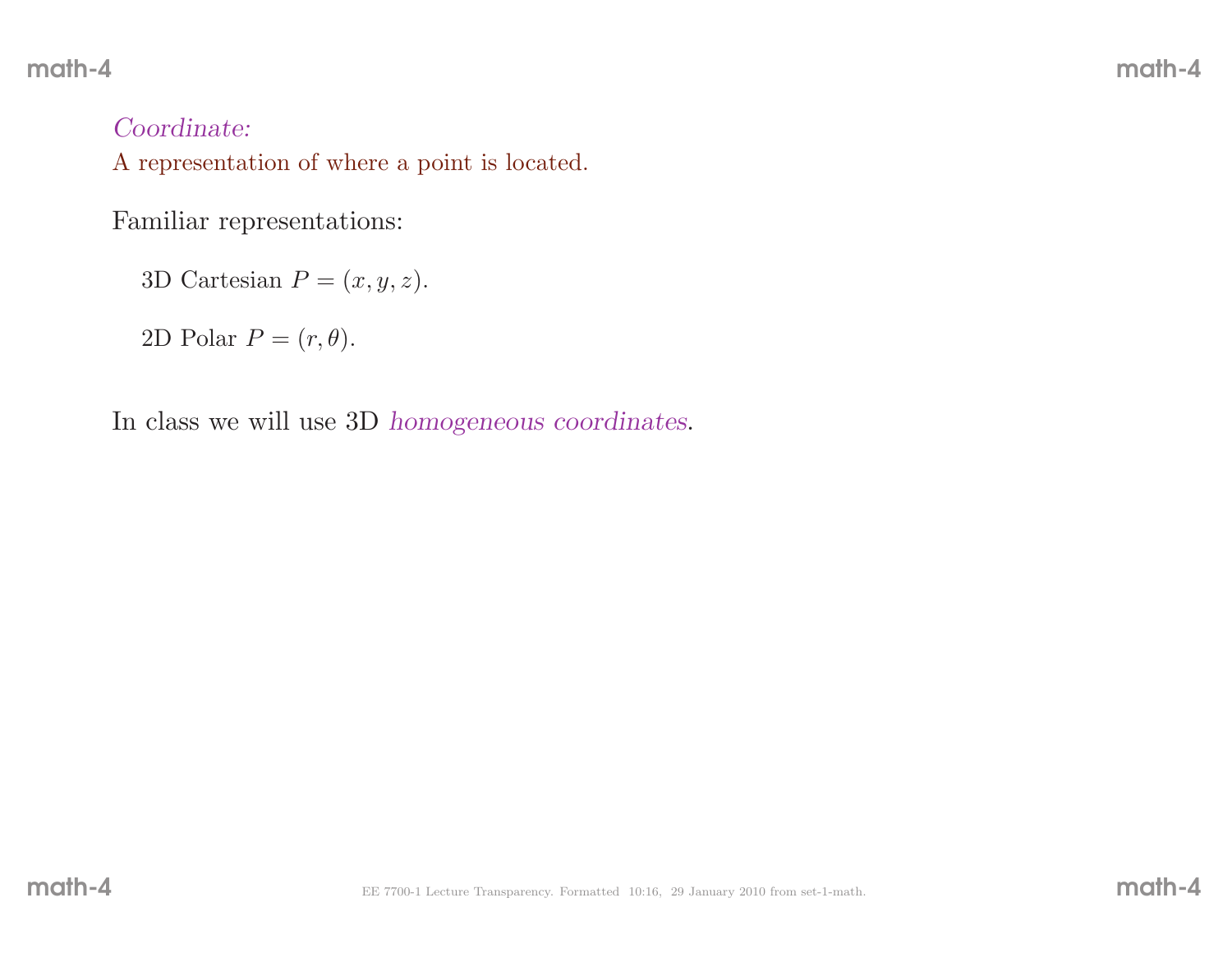### Homogeneous Coordinate:

<sup>A</sup> coordinate representation for points in 3D space consisting of four components. . .

. . . each component is <sup>a</sup> real number. . .

. . . and the last component is non-zero.

Representation: 
$$
P = \begin{bmatrix} x \\ y \\ z \\ w \end{bmatrix}
$$
, where  $w \neq 0$ .

P refers to same point as Cartesian coordinate  $(x/w, y/w, z/w)$ .

To save paper sometimes written as  $(x, y, z, w)$ .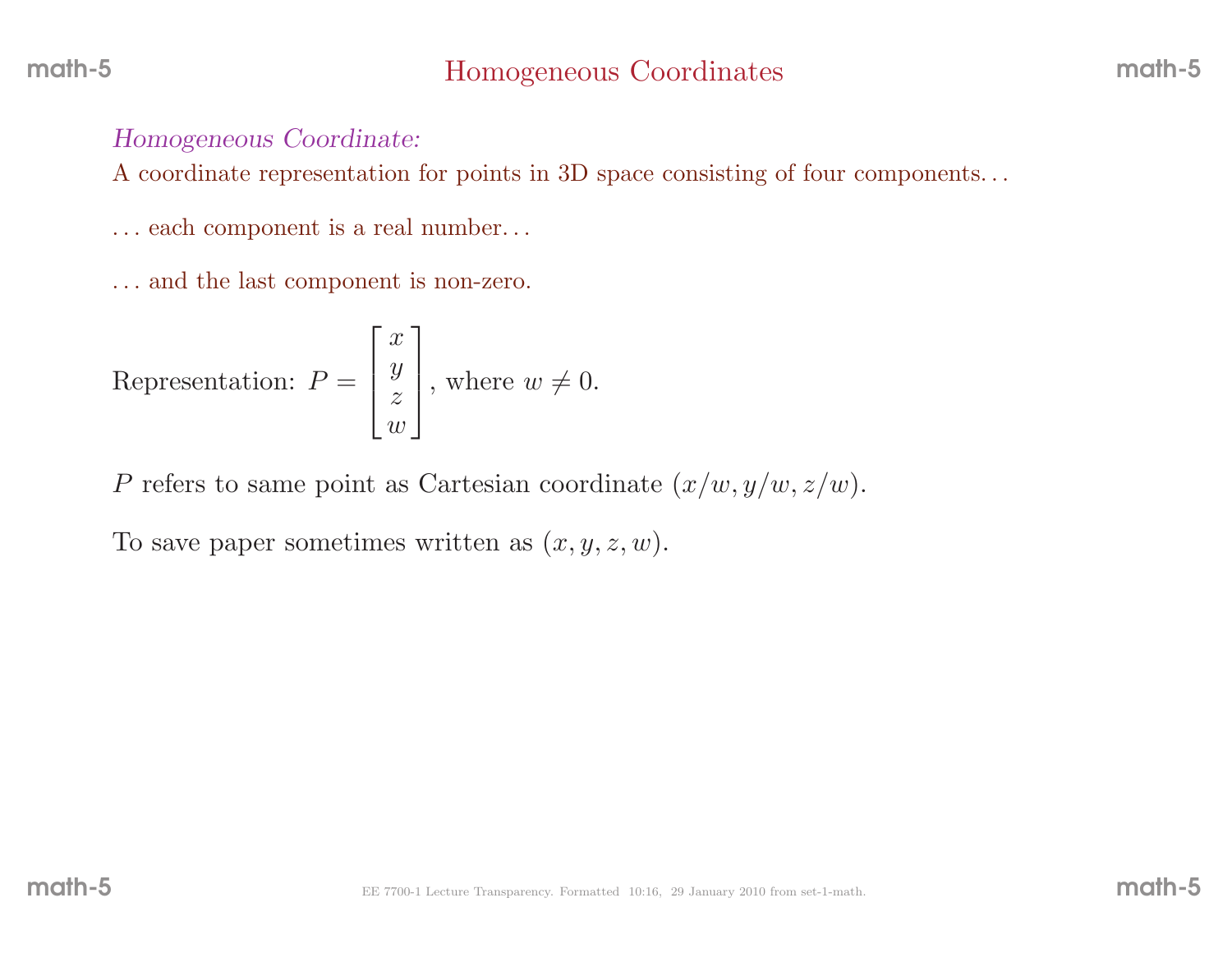Each point can be described by many homogeneous coordinates ...

... for example, 
$$
(10, 20, 30) = \begin{bmatrix} 10 \\ 20 \\ 30 \\ 1 \end{bmatrix} = \begin{bmatrix} 5 \\ 10 \\ 15 \\ 0.5 \end{bmatrix} = \begin{bmatrix} 20 \\ 40 \\ 60 \\ 2 \end{bmatrix} = \begin{bmatrix} 10w \\ 20w \\ 30w \\ w \end{bmatrix} = \dots
$$

... these are all equivalent so long as  $w \neq 0$ .

Column matrix  $\begin{array}{c} \end{array}$  $\mathcal{X}% =\mathbb{R}^{2}\times\mathbb{R}^{2}$  $\frac{y}{z}$  $\overline{0}$ 1 could not be a homogeneous coordinate ...

. . . but it could be <sup>a</sup> vector.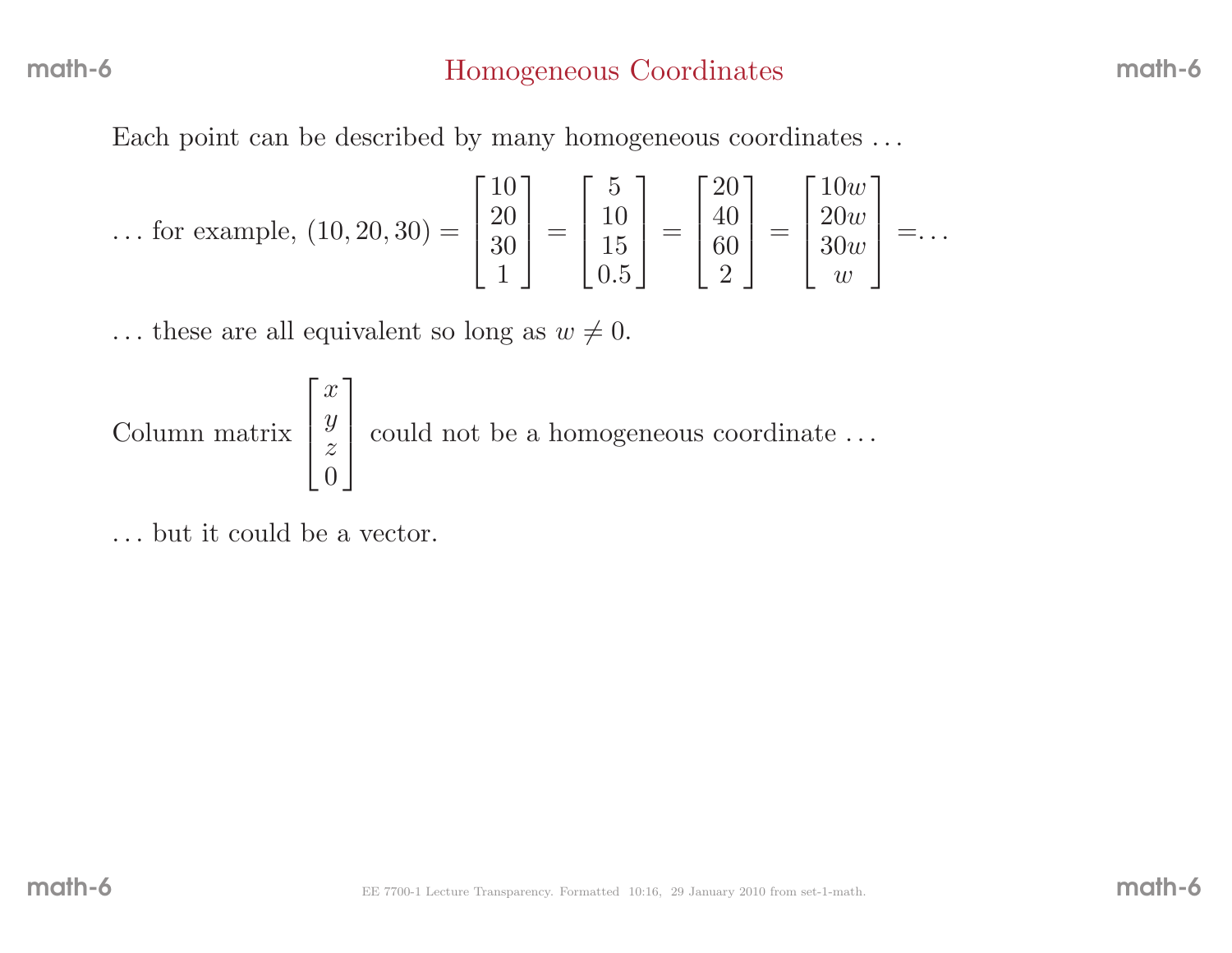# Homogeneous Coordinates

Why not just Cartesian coordinates like  $(x, y, z)$ ?

The *w* simplifies certain computations.

Confused?

Then for a little while pretend

d that 
$$
\begin{bmatrix} x \\ y \\ z \\ 1 \end{bmatrix}
$$
 is just  $(x, y, z)$ .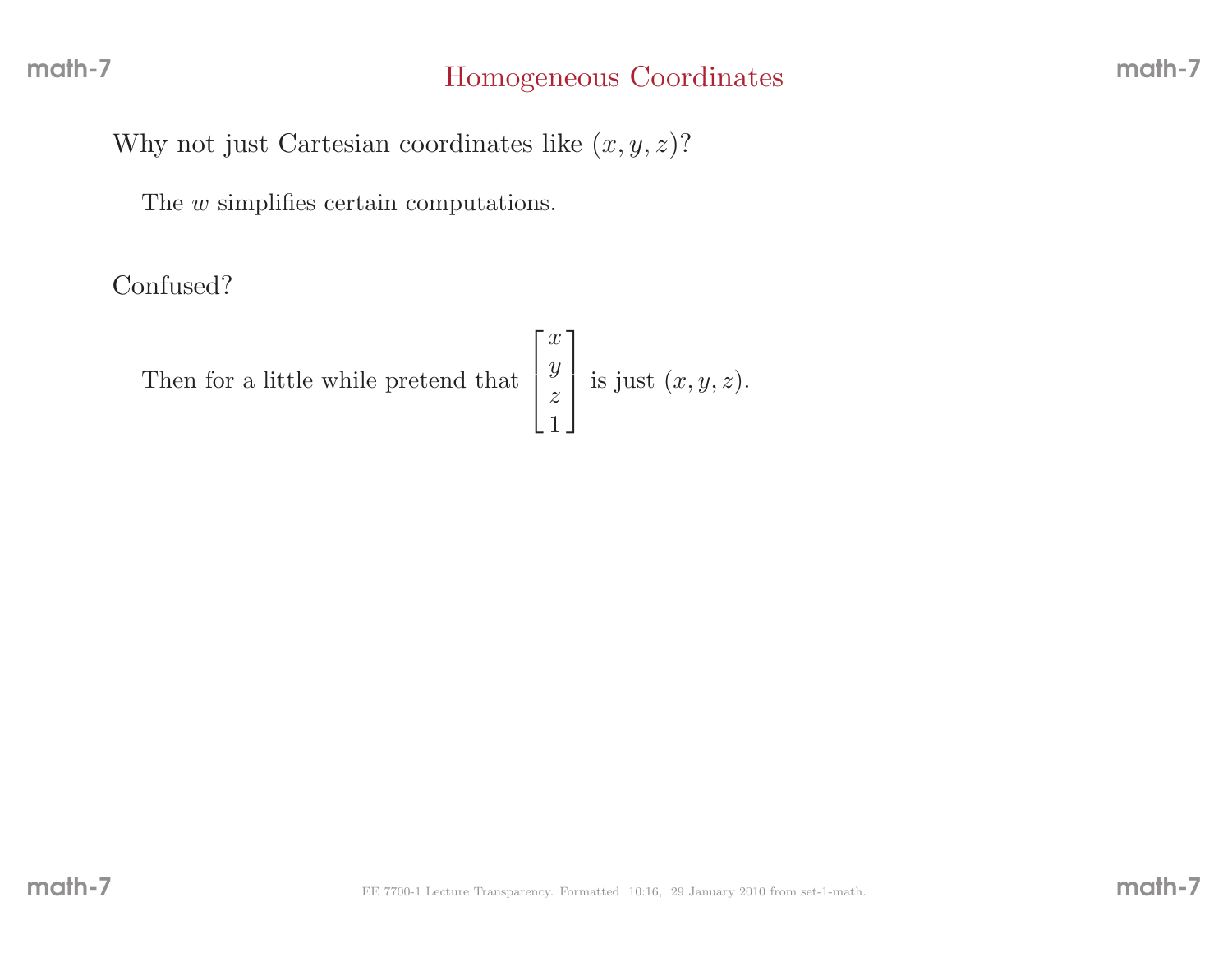# Homogenized Homogeneous Coordinate

<sup>A</sup> homogeneous coordinate is homogenized by dividing each element by the last.

Homogenization is also known as perspective divide.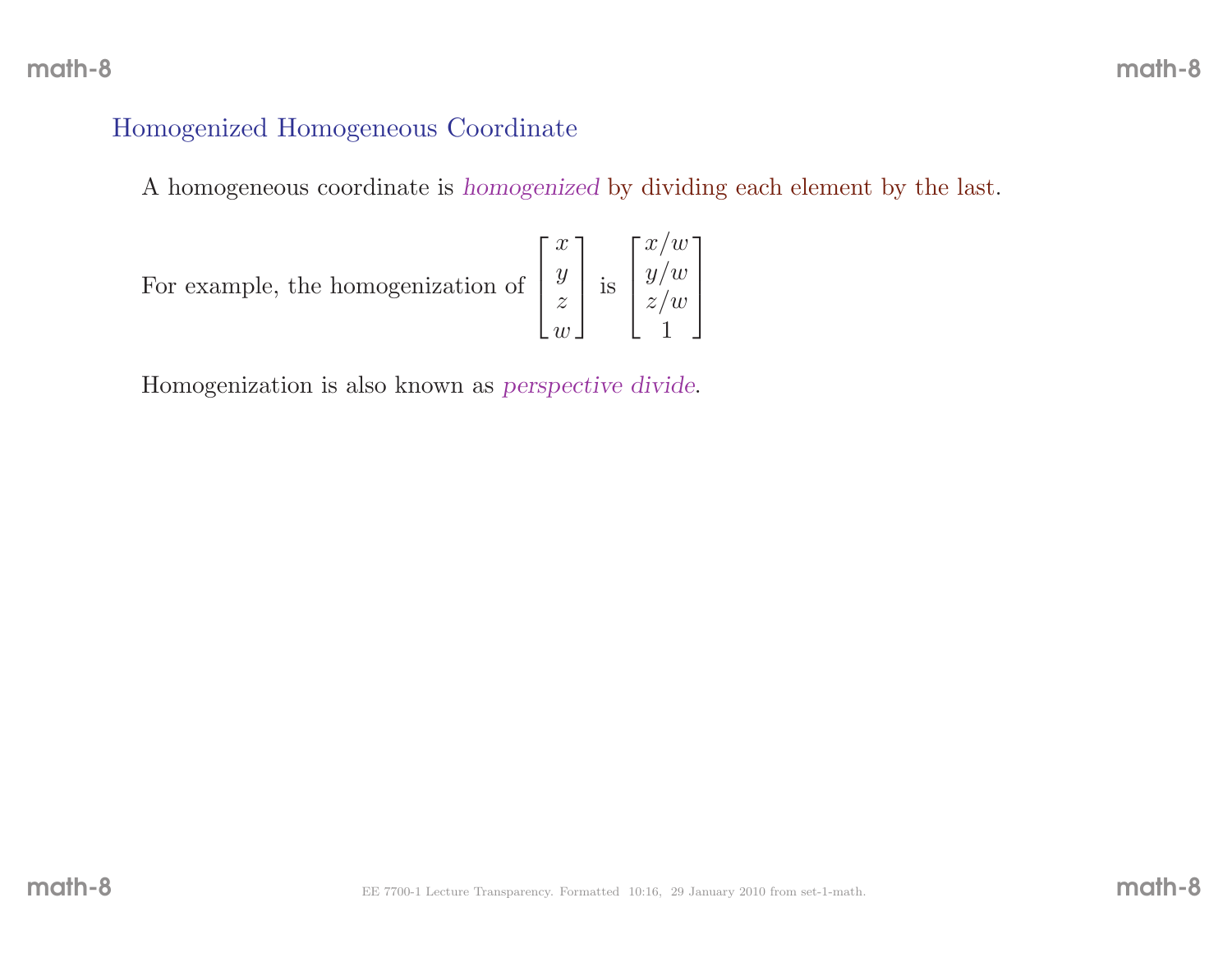### Vector Arithmetic

Points just sit there, it's vectors that do all the work.

In other words, most operations defined on vectors.

# Point/Vector Sum

The result of adding <sup>a</sup> point to <sup>a</sup> vector is <sup>a</sup> point.

Consider point with homogenized coordinate  $P = (x, y, z, 1)$  and vector  $V = (i, j, k)$ .

The summ  $P + V$  is the point with coordinate  $\begin{bmatrix} x \\ y \\ z \\ 1 \end{bmatrix}$ 

$$
\begin{bmatrix} x \\ y \\ z \\ 1 \end{bmatrix} + \begin{bmatrix} i \\ j \\ k \end{bmatrix} = \begin{bmatrix} x+i \\ y+j \\ z+k \\ 1 \end{bmatrix}
$$

This follows directly from the vector definition.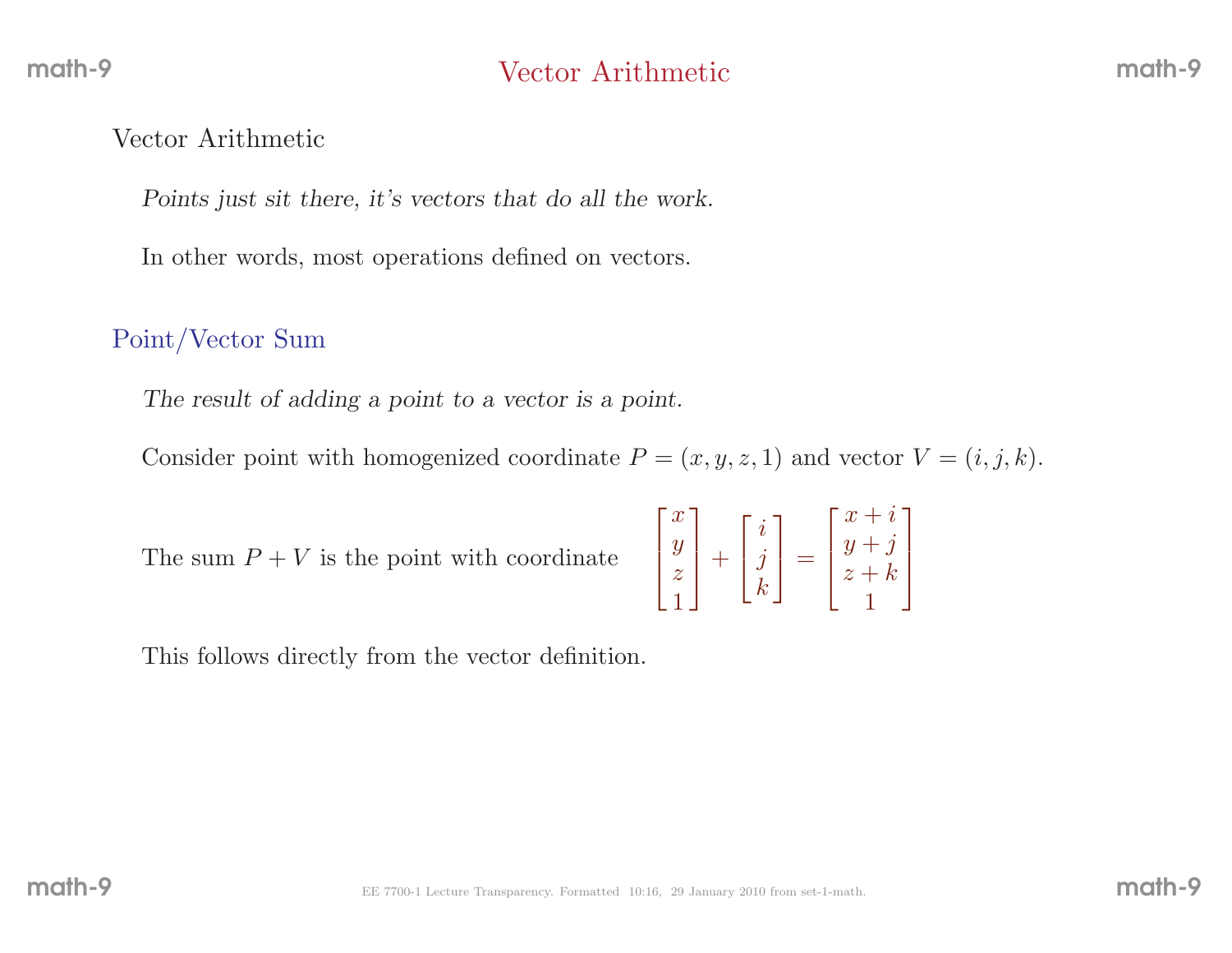# Scalar/Vector Multiplication

The result of multiplying scalar a with a vector is a vector...

. . . that is <sup>a</sup> times longer but points in the same or opposite direction. . .

 $\ldots$  if  $a \neq 0$ .

Let  $a$  denote a scalar real number and  $V$  a vector.

The scalar vector product is 
$$
aV = a\begin{bmatrix} x \\ y \\ z \end{bmatrix} = \begin{bmatrix} ax \\ ay \\ az \end{bmatrix}.
$$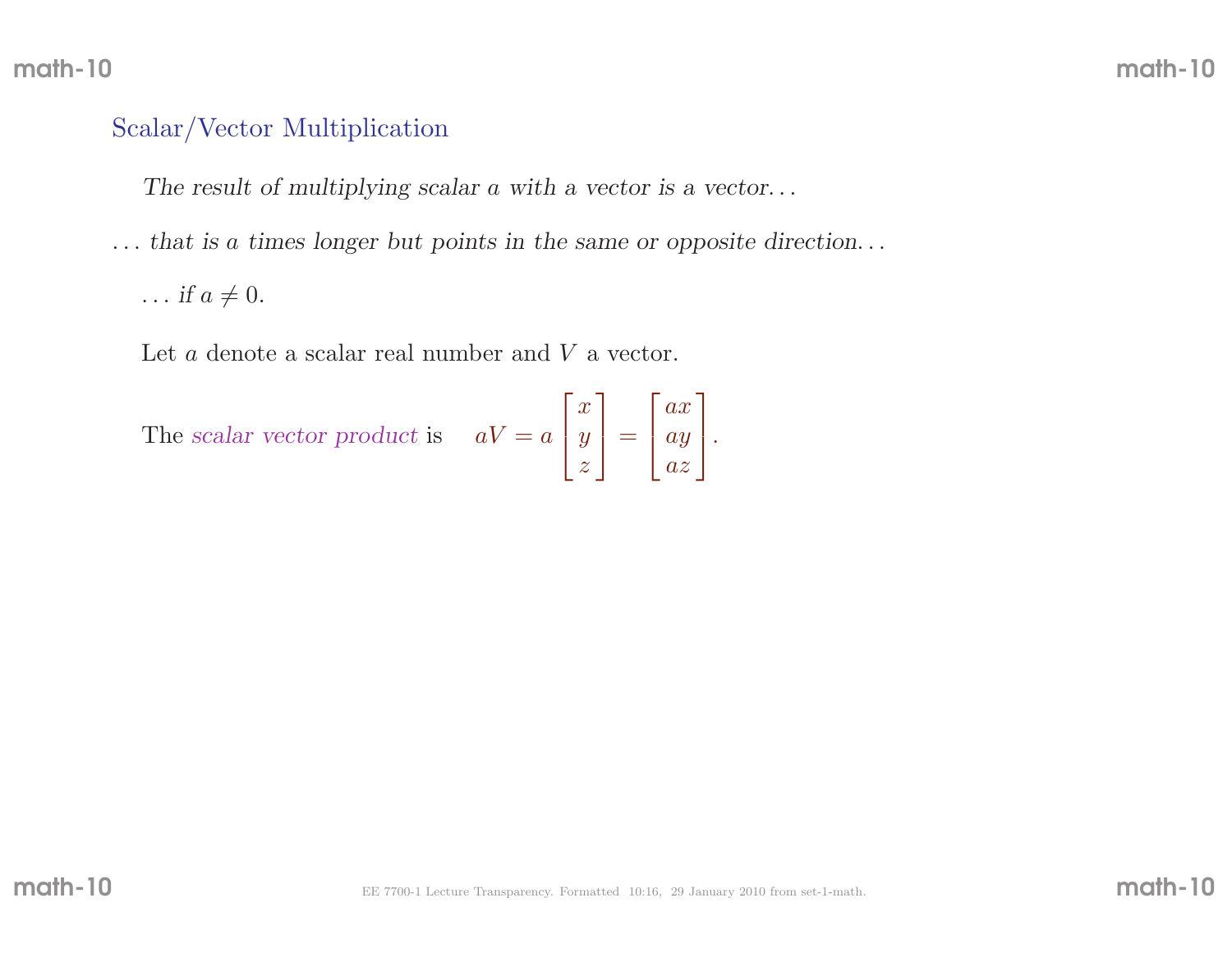## Vector/Vector Addition

The result of adding two vectors is another vector.

Let 
$$
V_1 = \begin{bmatrix} x_1 \\ y_1 \\ z_1 \end{bmatrix}
$$
 and  $V_2 = \begin{bmatrix} x_2 \\ y_2 \\ z_2 \end{bmatrix}$  denote two vectors.

The vector sum, denoted  $U +$ + V, is  $\begin{bmatrix} x_1 + x_2 \\ y_1 + y_2 \\ z_1 + z_2 \end{bmatrix}$ 

Vector subtraction could be defined similarly. . .

... but doesn't need to be because we can use scalar/vector multiplication:  $V_1 - V_2 = V_1 +$  $(-1 \times V_2).$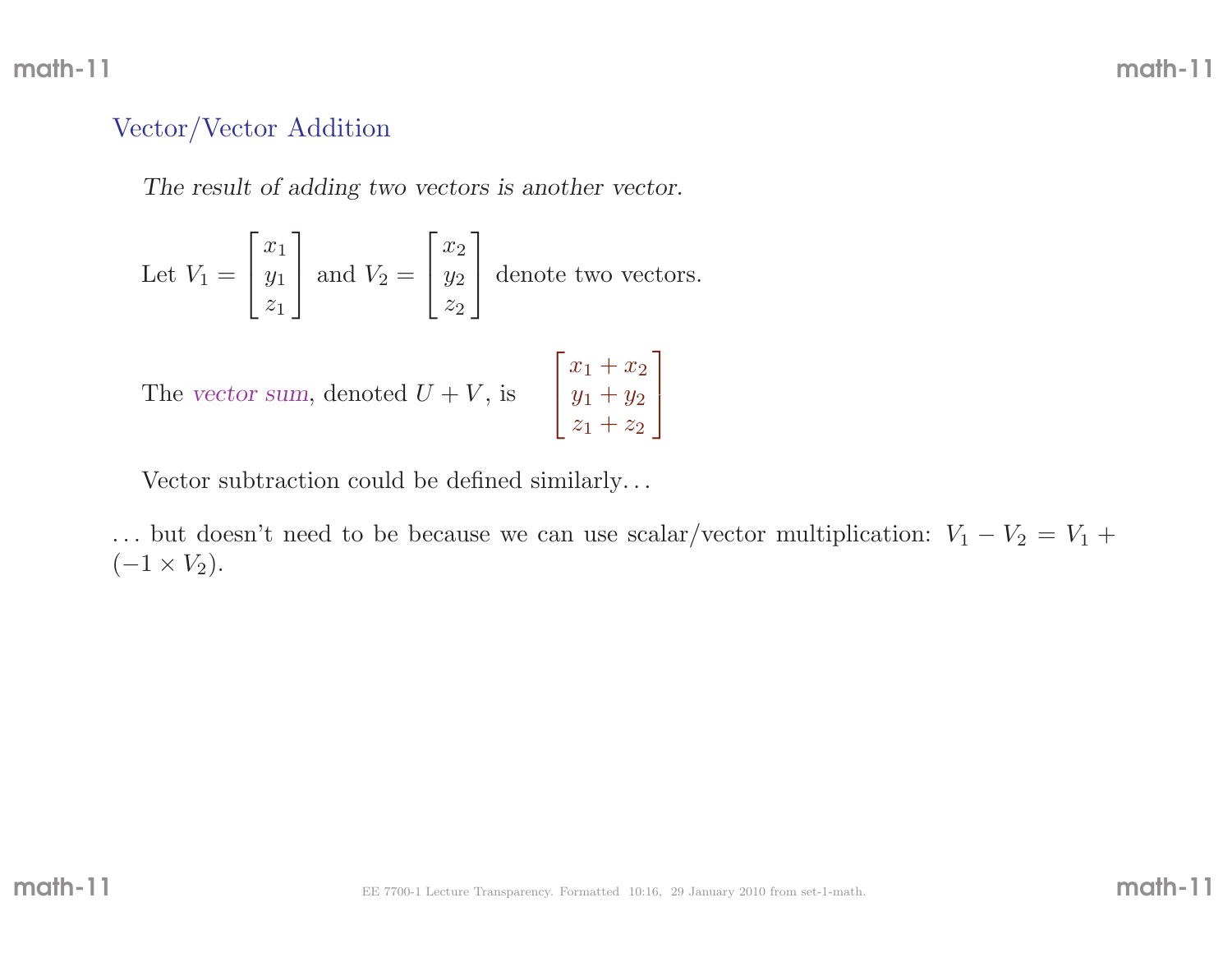## Vector Addition Properties

Vector addition is associative:

 $U + (V + W) = (U + V) + W.$ 

Vector addition is commutative:

 $U + V = V + U.$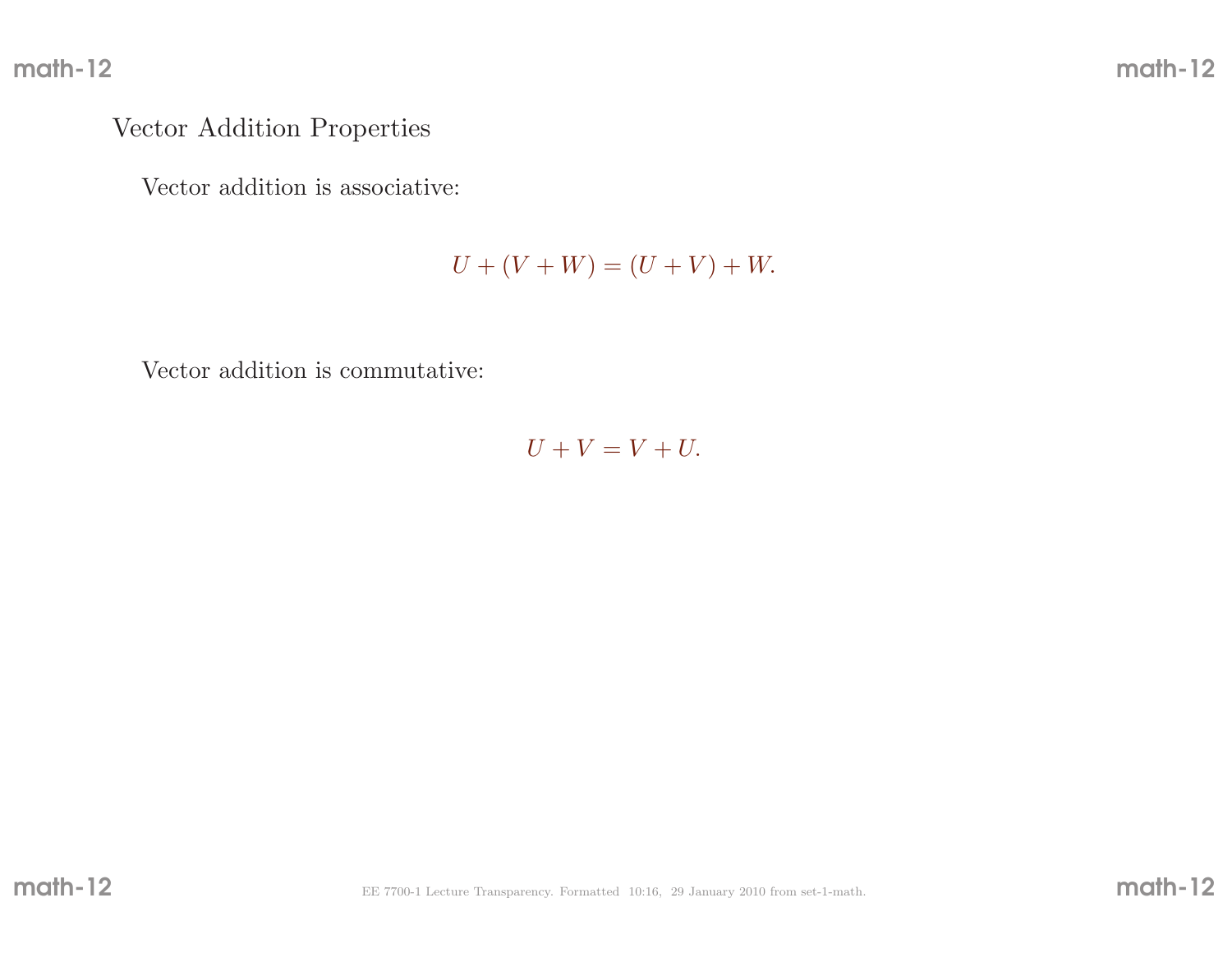# Vector Magnitude, Normalization

## Vector Magnitude

The magnitude of <sup>a</sup> vector is its length, <sup>a</sup> scalar.

The magnitude of 
$$
V = \begin{bmatrix} x \\ y \\ z \end{bmatrix}
$$
 denoted  $||V||$ , is  $\sqrt{x^2 + y^2 + z^2}$ .

The magnitude is also called the *length* and the *norm*.

Vector V is called a unit vector if  $||V|| = 1$ .

<sup>A</sup> vector is normalized by dividing each of its components by its length.

The notation  $\hat{V}$ V indicates  $V / ||V||$ , the normalized version of V.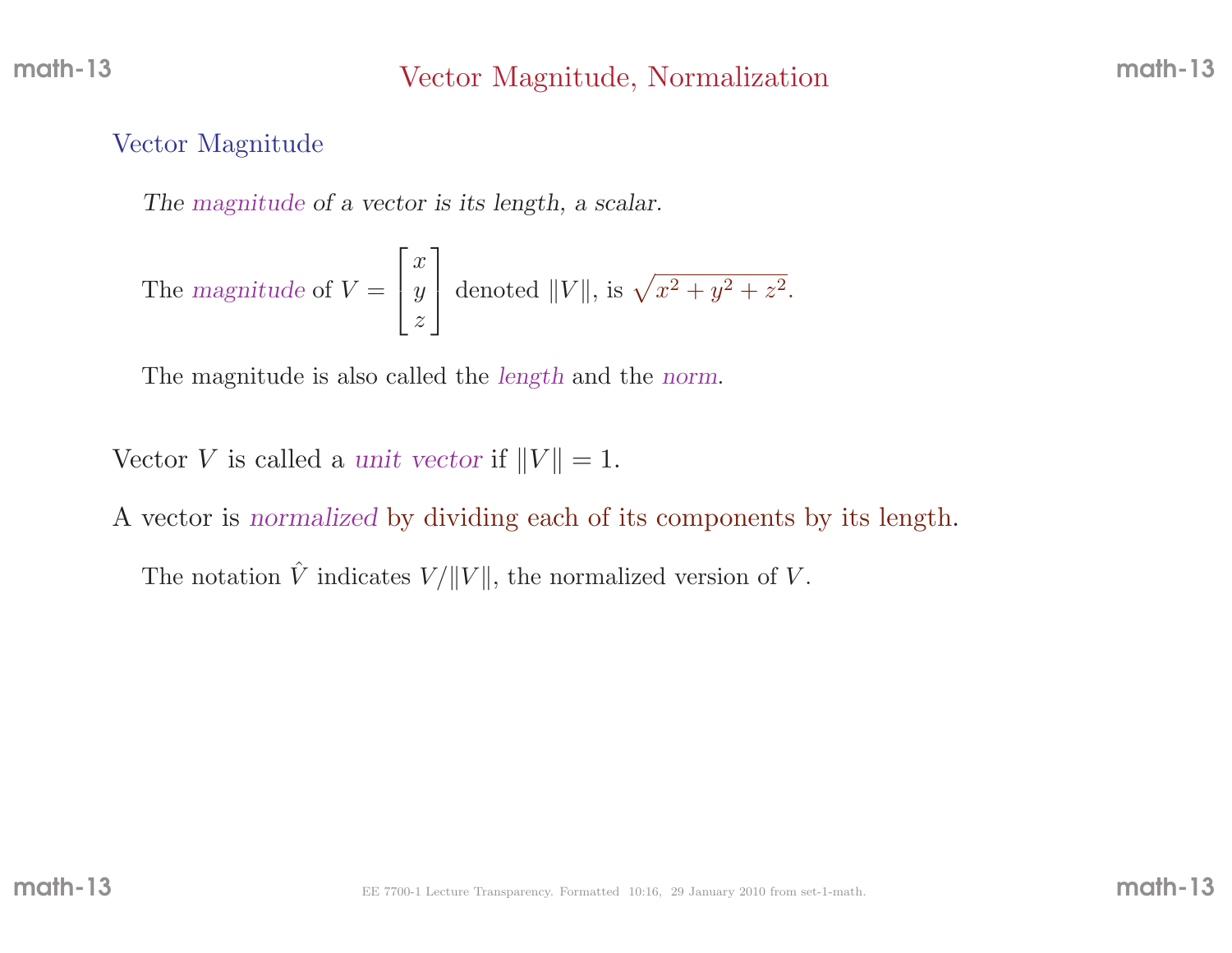# Dot Product

### The Vector Dot Product

The dot product of two vectors is <sup>a</sup> scalar.

Roughly, it indicates how much they point in the same direction.

Consider vectors 
$$
V_1 = \begin{bmatrix} x_1 \\ y_1 \\ z_1 \end{bmatrix}
$$
 and  $V_2 = \begin{bmatrix} x_2 \\ y_2 \\ z_2 \end{bmatrix}$ .

The dot product of  $V_1$  and  $V_2$ , denoted  $V_1 \cdot V_2$ , is  $x_1x_2 + y_1y_2 + z_1z_2$ .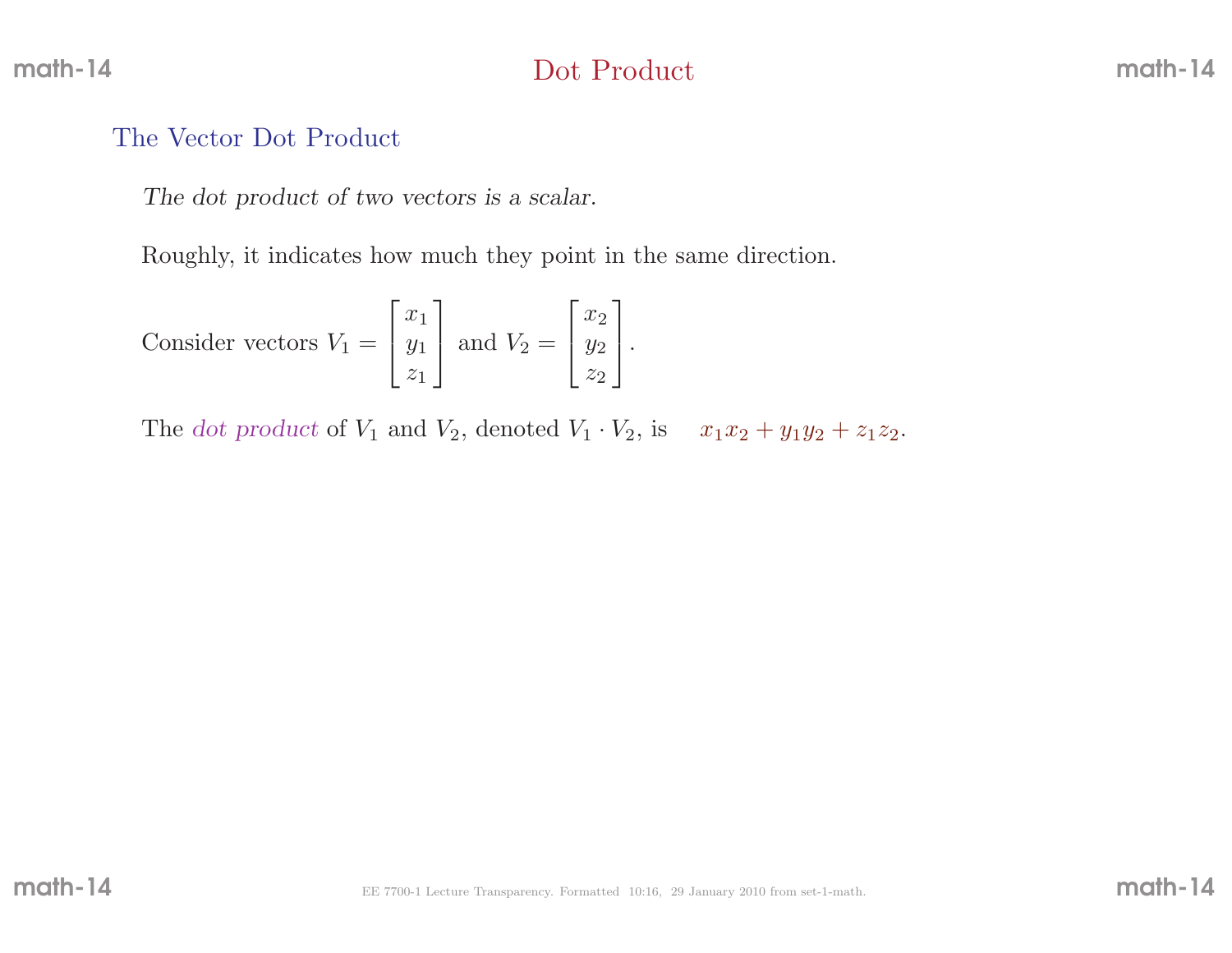Let  $U, V$ , and  $W$  be vectors.

Let  $a$  be a scalar.

Miscellaneous Dot Product Properties

 $(U + V) \cdot W = U \cdot W + V \cdot W$  $(aU)\cdot V = a(U\cdot V)$  $U \cdot V = V \cdot U$  $\text{abs}(U \cdot U) = ||U||^2$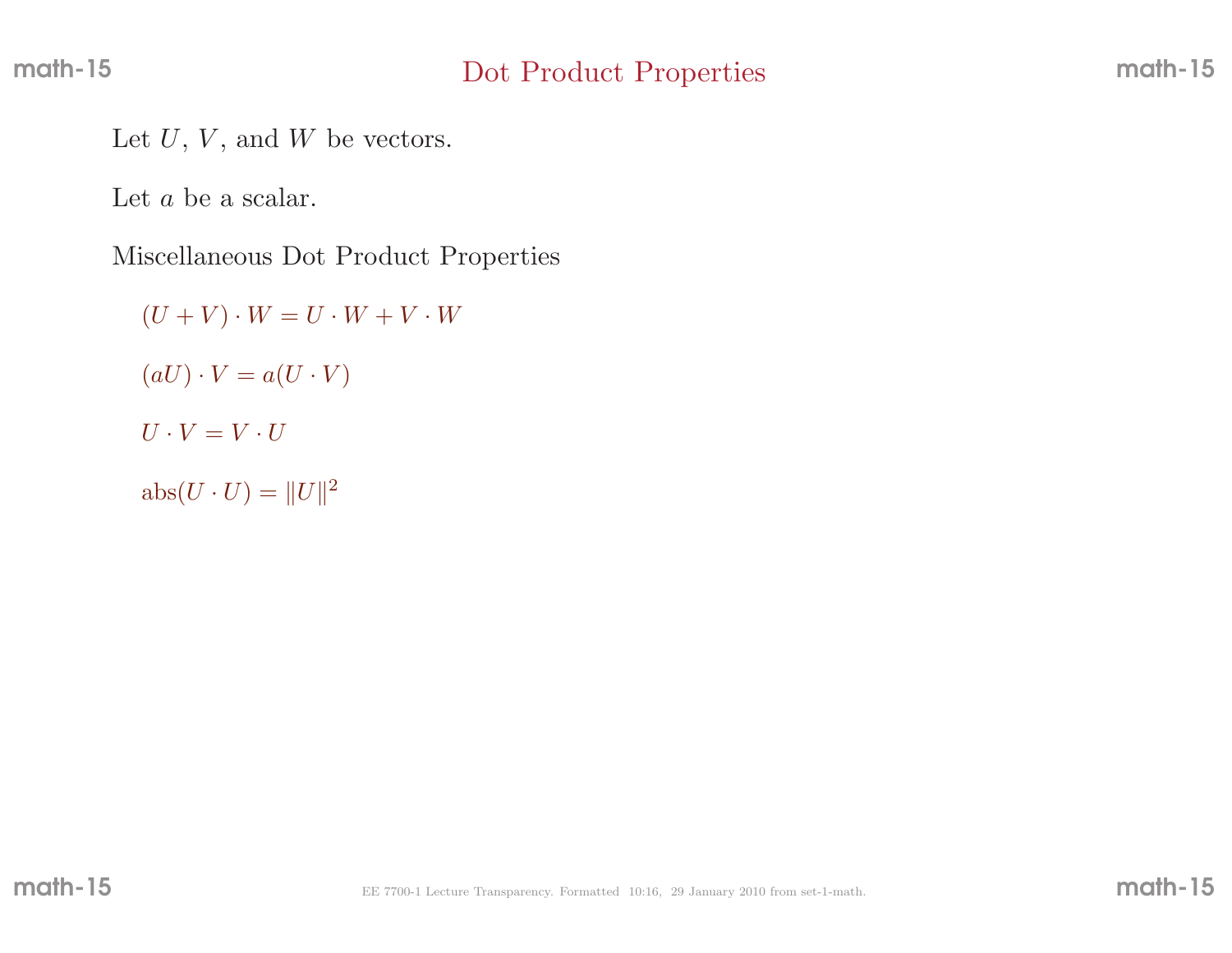## **Orthogonality**

The more casual term is perpendicular.

Vectors U and V are called orthogonal iff  $U \cdot V = 0$ .

This is an important property for finding intercepts.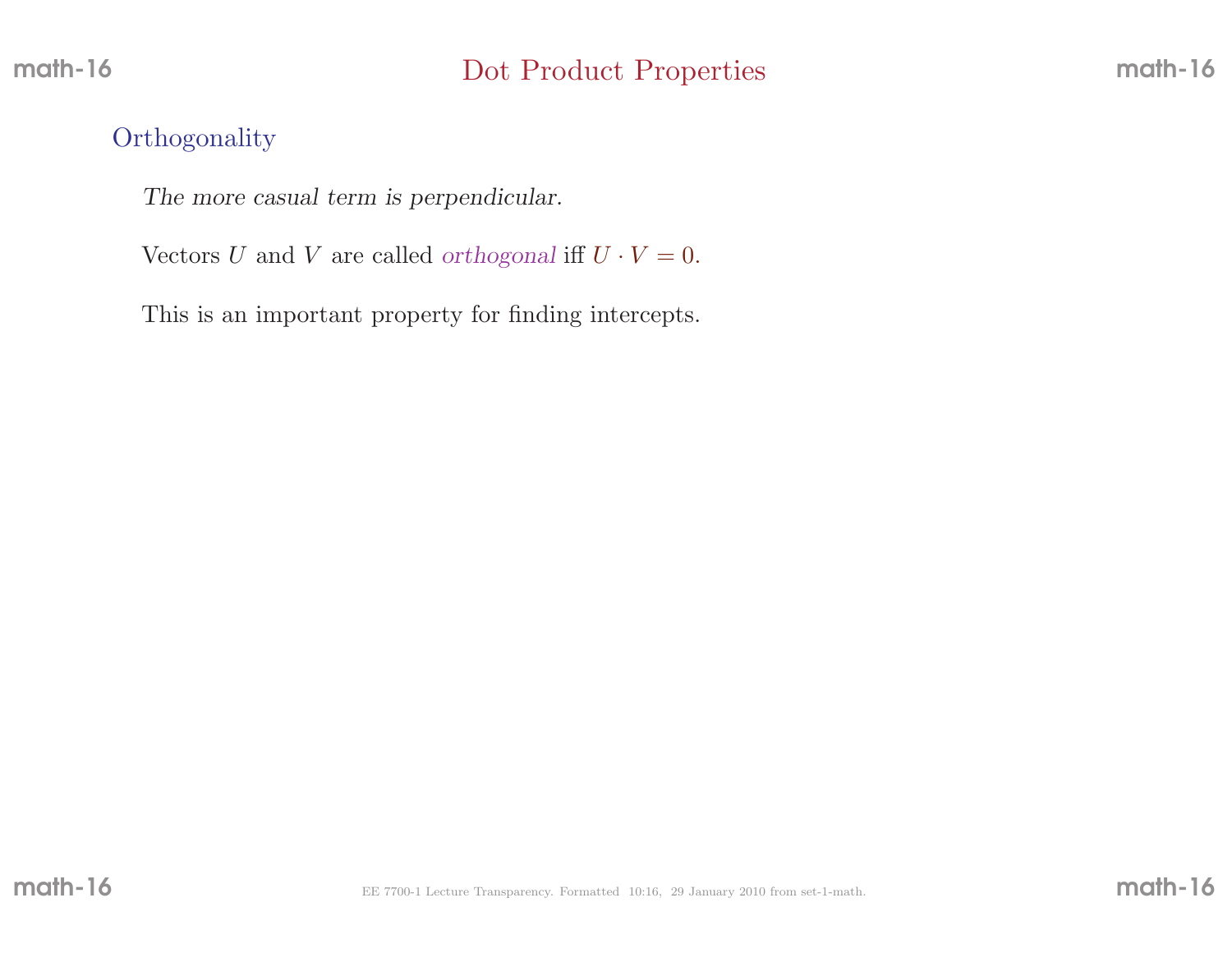Angle

Let  $U$  and  $V$  be two vectors.

Then  $U \cdot V = ||U|| ||V|| \cos \phi \dots$ 

 $\dots$  where  $\phi$  is the smallest angle between the two vectors.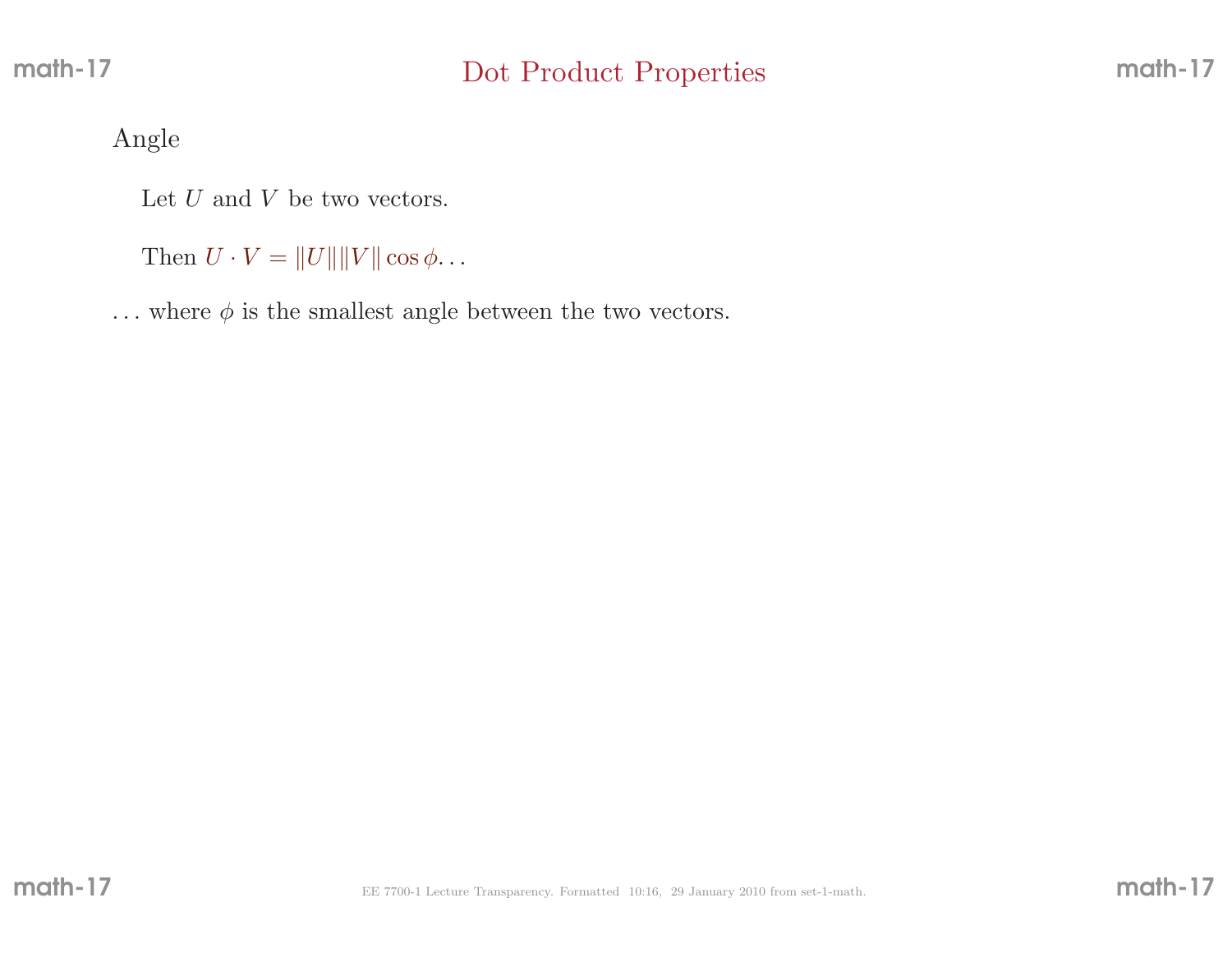# Cross Product

### Cross Product

The cross product of two vectors results in <sup>a</sup> vector orthogonal to both.

The cross product of vectors  $V_1$  and  $V_2$ , denoted  $V_1 \times V_2$ , is

$$
V_1 \times V_2 = \begin{bmatrix} x_1 \\ y_1 \\ z_1 \end{bmatrix} \times \begin{bmatrix} x_2 \\ y_2 \\ z_2 \end{bmatrix} = \begin{bmatrix} y_1 z_2 - z_1 y_2 \\ z_1 x_2 - x_1 z_2 \\ x_1 y_2 - y_1 x_2 \end{bmatrix}.
$$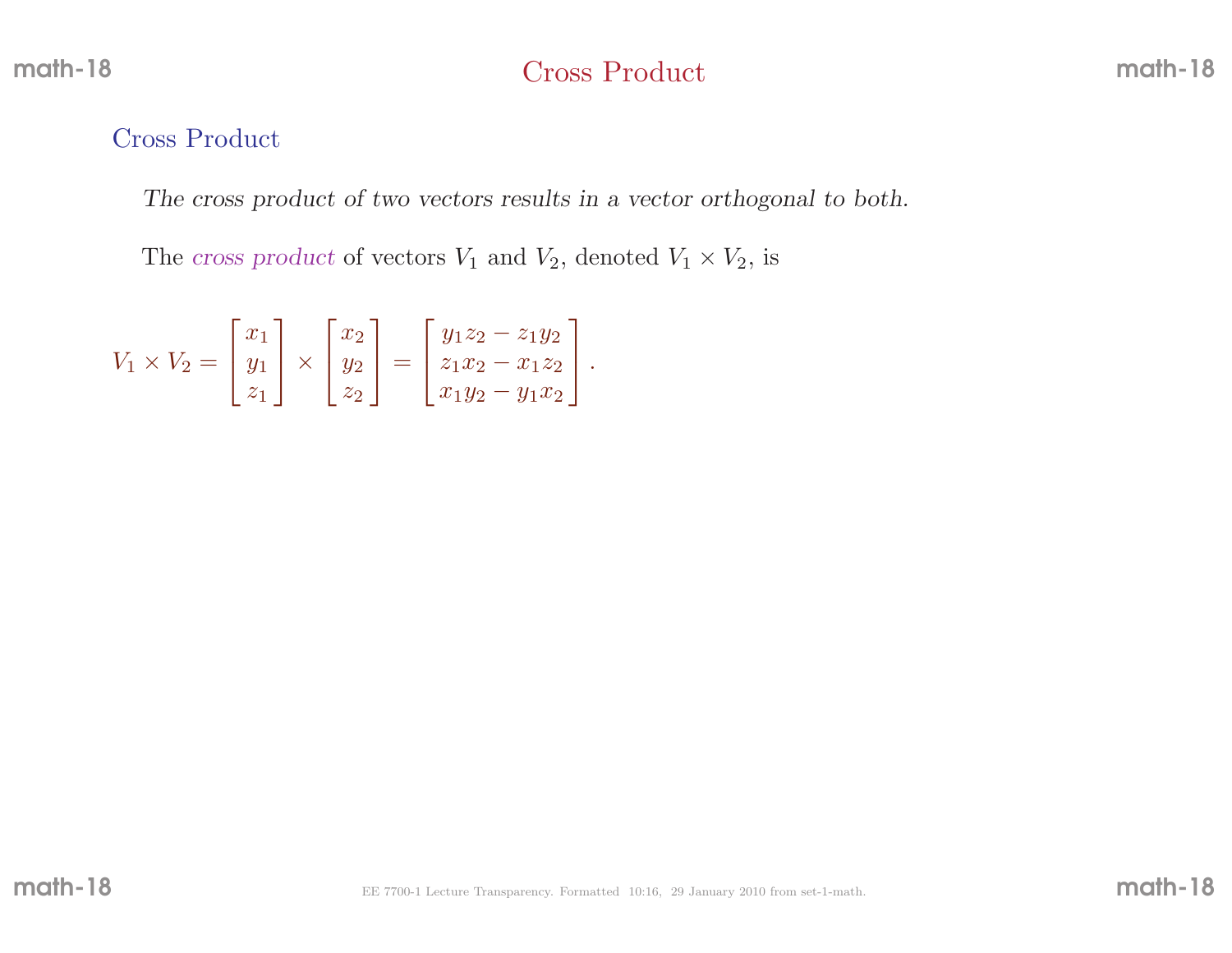### Cross Product Properties

Let U and V be two vectors and let  $W = U \times V$ .

Then both  $U$  and  $V$  are orthogonal to  $W$ .

 $||U \times V|| = ||U|| ||V|| \sin \phi.$ 

 $U \times V = -V \times U.$ 

 $(aU + bV) \times W = a(U \times W) + b(V \times W).$ 

If U and V define a parallelogram, its area is  $||U \times V|| \dots$ 

... if they define a triangle its area is  $\frac{1}{2} ||U \times V||$ .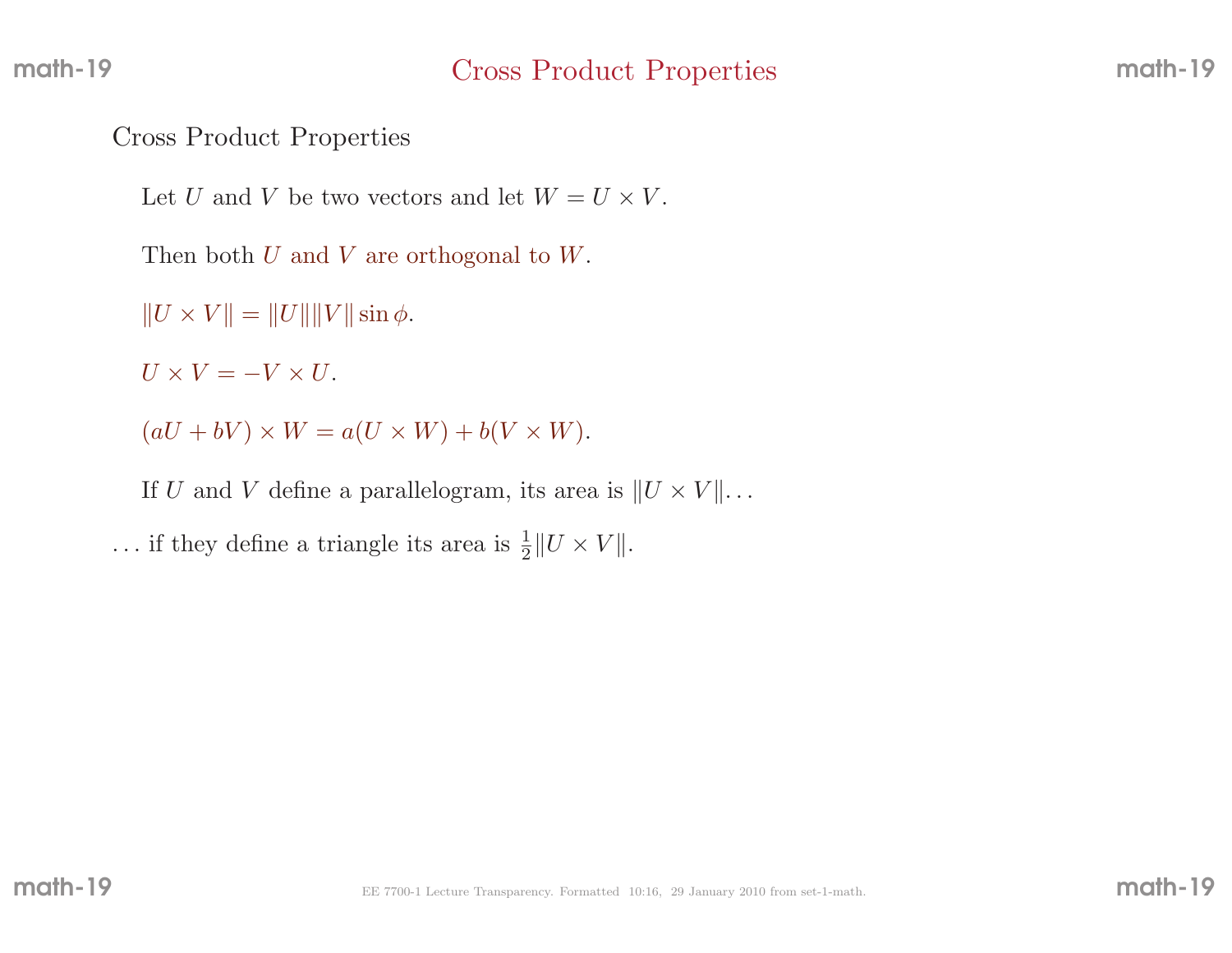Lines, <sup>p</sup>lanes, and intercepts covered on the blackboard.

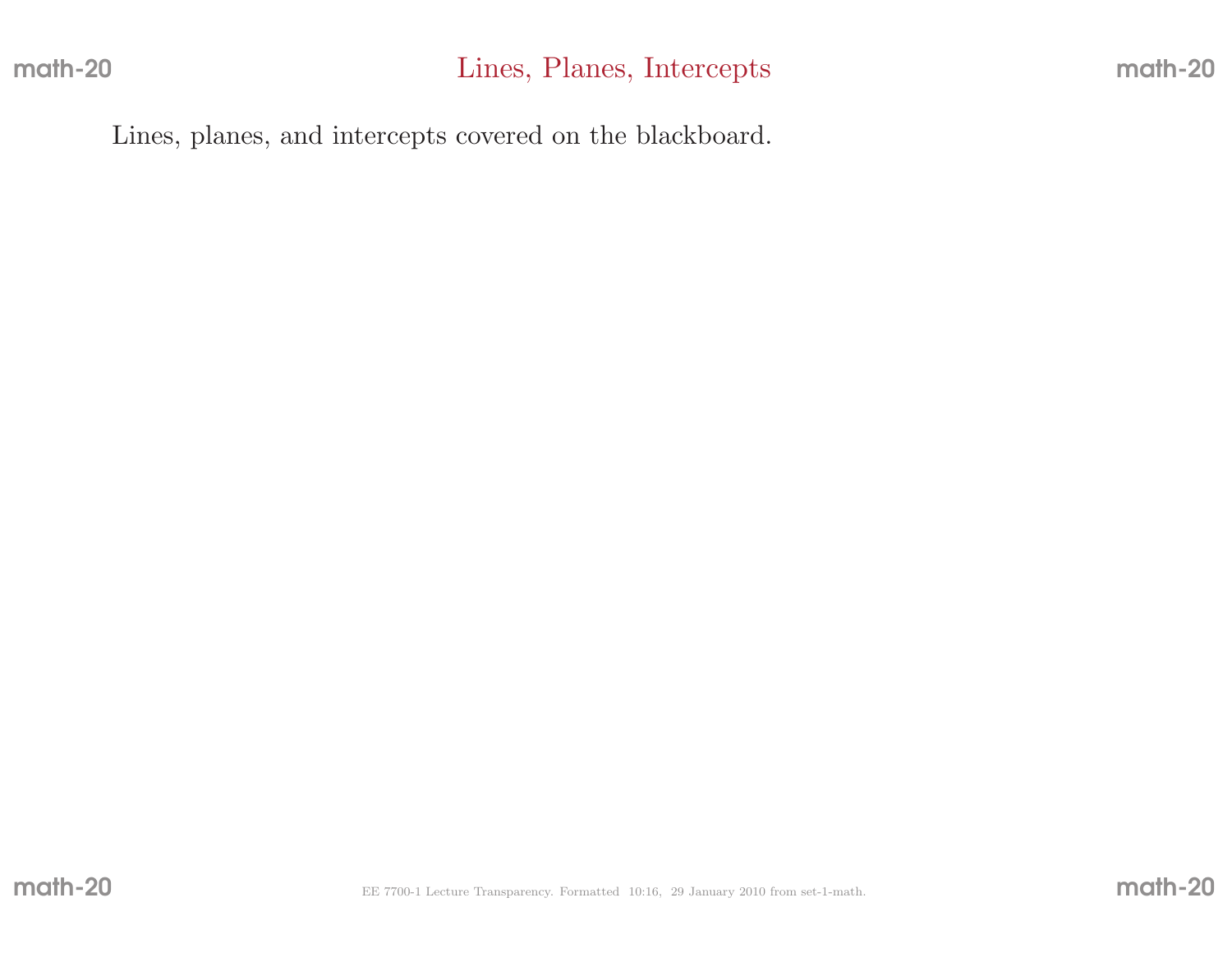# Sample Problem

Problem: A light model specifies that in a scene with a light of brightness b (scalar) at location L (coordinate), and a point P on a surface with normal  $\hat{n}$ , the lighted color, c, of P (a scalar) will be the dot product of the surface normal with the direction to the light divided by the distance to the light.

Restate this as <sup>a</sup> formula.

Estimate the number of floating point operations in <sup>a</sup> streamlined computation.

Solution:

Formula: 
$$
c = b\widehat{PL} \cdot \hat{n} \frac{1}{\|\overrightarrow{PL}\|}.
$$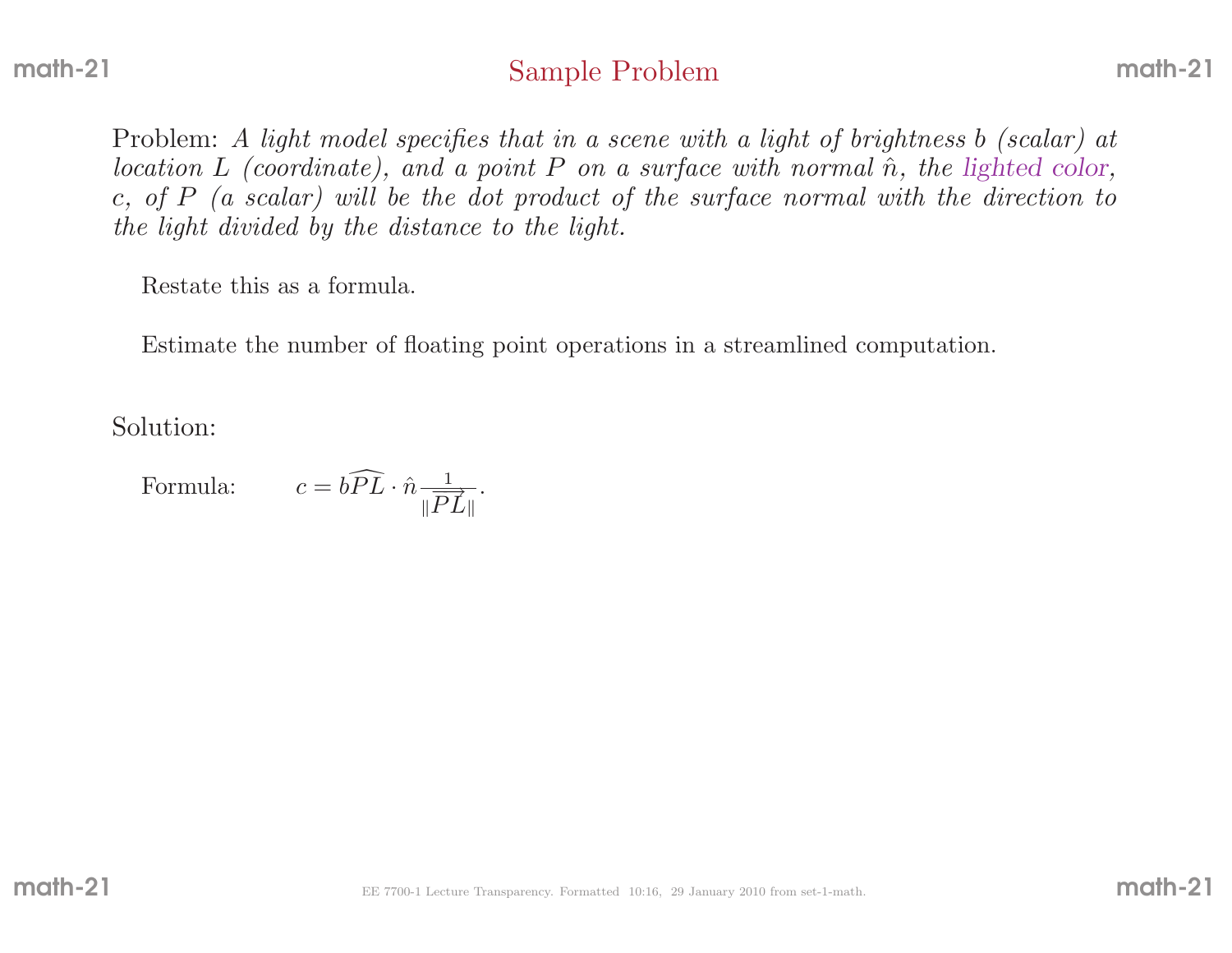# 2 **Transforms** math-22

### Transformation:

<sup>A</sup> mapping (conversion) from one coordinate set to another (e.g., from feet to meters) or to <sup>a</sup>new location in an existing coordinate set.

Particular Transformations to be Covered

Translation: Moving things around.

Scale: Change size.

Rotation: Rotate around some axis.

Projection: Moving to <sup>a</sup> surface.

Transform by multiplying  $4 \times 4$  matrix with coordinate.

 $P_{\text{new}} = M_{\text{transform}} P_{\text{old}}.$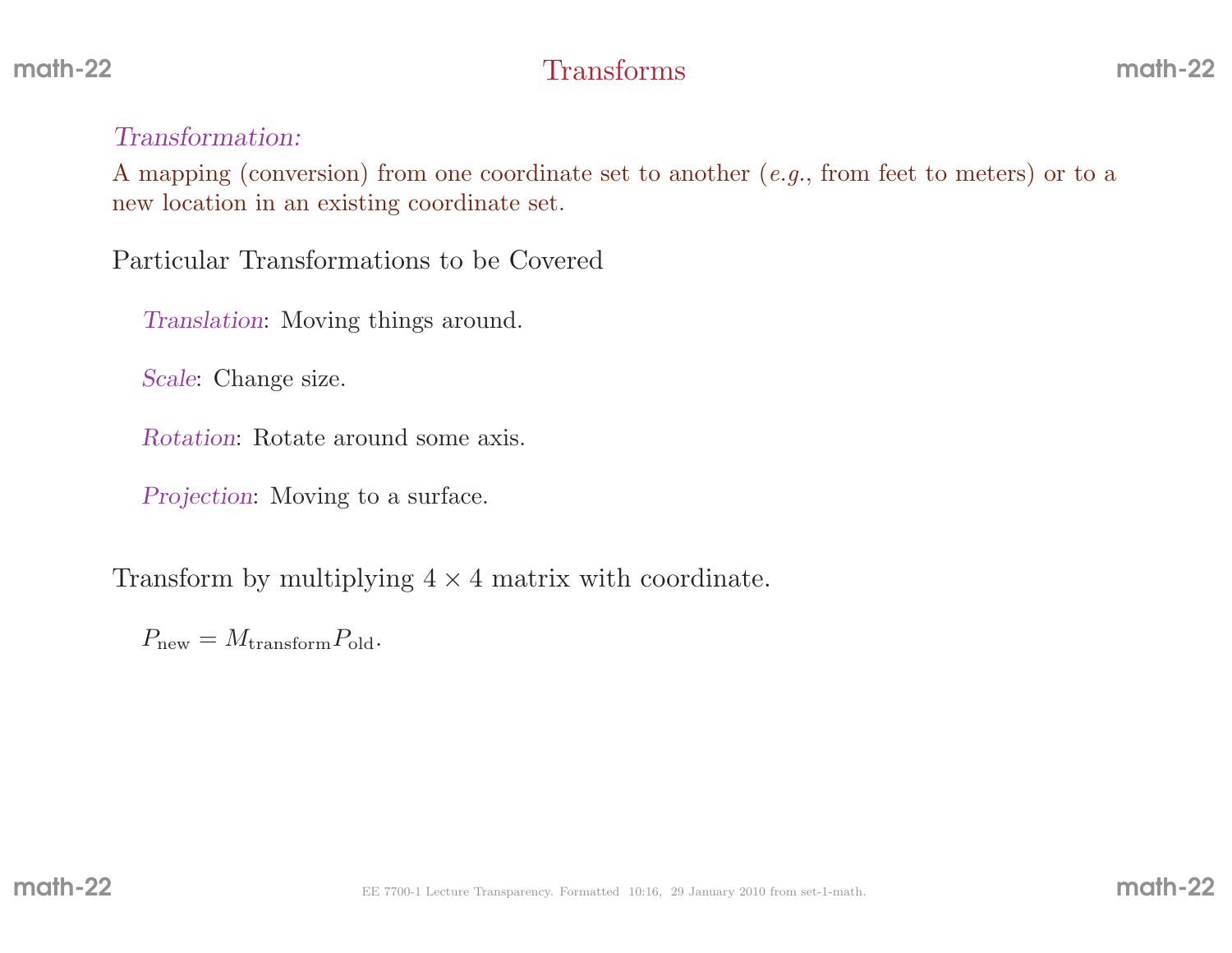Scale Transform

$$
S(s,t,u) = \begin{pmatrix} s & 0 & 0 & 0 \\ 0 & t & 0 & 0 \\ 0 & 0 & u & 0 \\ 0 & 0 & 0 & 1 \end{pmatrix}.
$$

 $S(s, t, u)$  stretches an object s times along the x-axis, t times along the y-axis, and u times along the <sup>z</sup>-axis.

Scaling centered on the origin.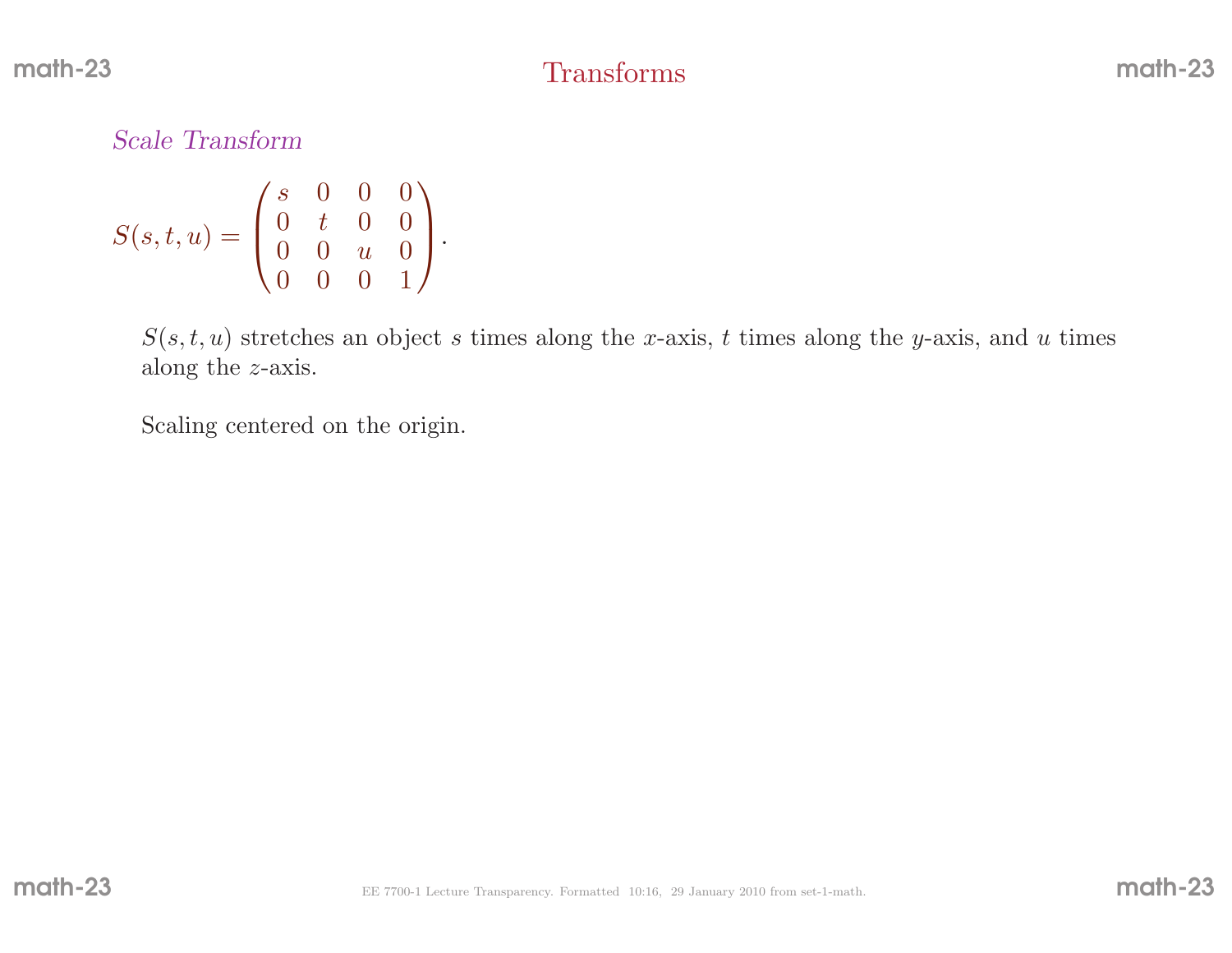# Transforms

## Rotation Transformations

 $R_x(\theta)$  rotates around x axis by  $\theta$ ; likewise for  $R_y$  and  $R_z$ .

$$
R_x(\theta) = \begin{pmatrix} 1 & 0 & 0 & 0 \\ 0 & \cos \theta & -\sin \theta & 0 \\ 0 & \sin \theta & \cos \theta & 0 \\ 0 & 0 & 0 & 1 \end{pmatrix}.
$$

$$
R_y(\theta) = \begin{pmatrix} \cos \theta & 0 & \sin \theta & 0 \\ 0 & 1 & 0 & 0 \\ -\sin \theta & 0 & \cos \theta & 0 \\ 0 & 0 & 0 & 1 \end{pmatrix}.
$$

$$
R_z(\theta) = \begin{pmatrix} \cos \theta & -\sin \theta & 0 & 0 \\ \sin \theta & \cos \theta & 0 & 0 \\ 0 & 0 & 1 & 0 \\ 0 & 0 & 0 & 1 \end{pmatrix}.
$$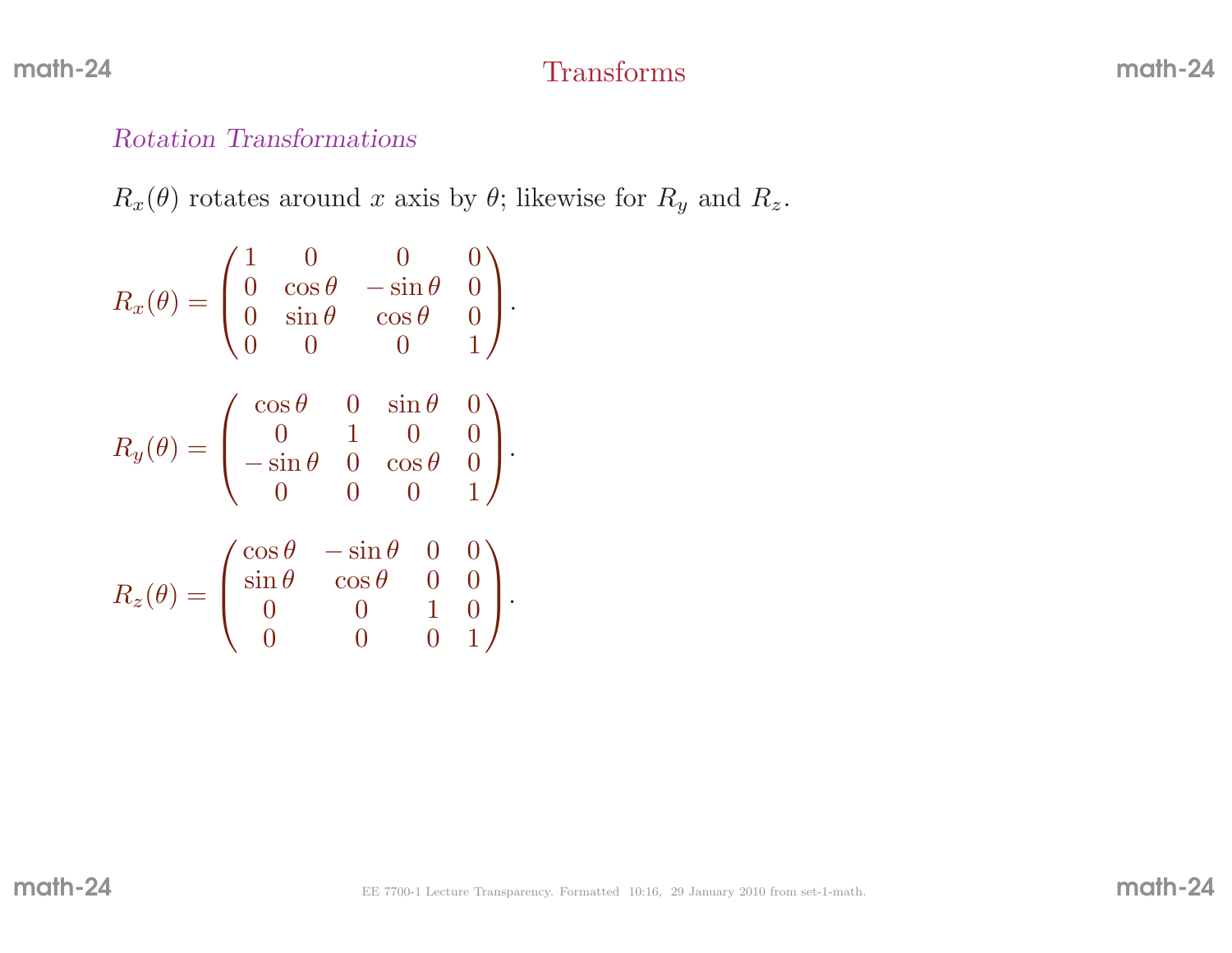Translation Transform

$$
T(s,t,u) = \begin{pmatrix} 1 & 0 & 0 & s \\ 0 & 1 & 0 & t \\ 0 & 0 & 1 & u \\ 0 & 0 & 0 & 1 \end{pmatrix}.
$$

Moves point  $s$  units along  $x$  axis, etc.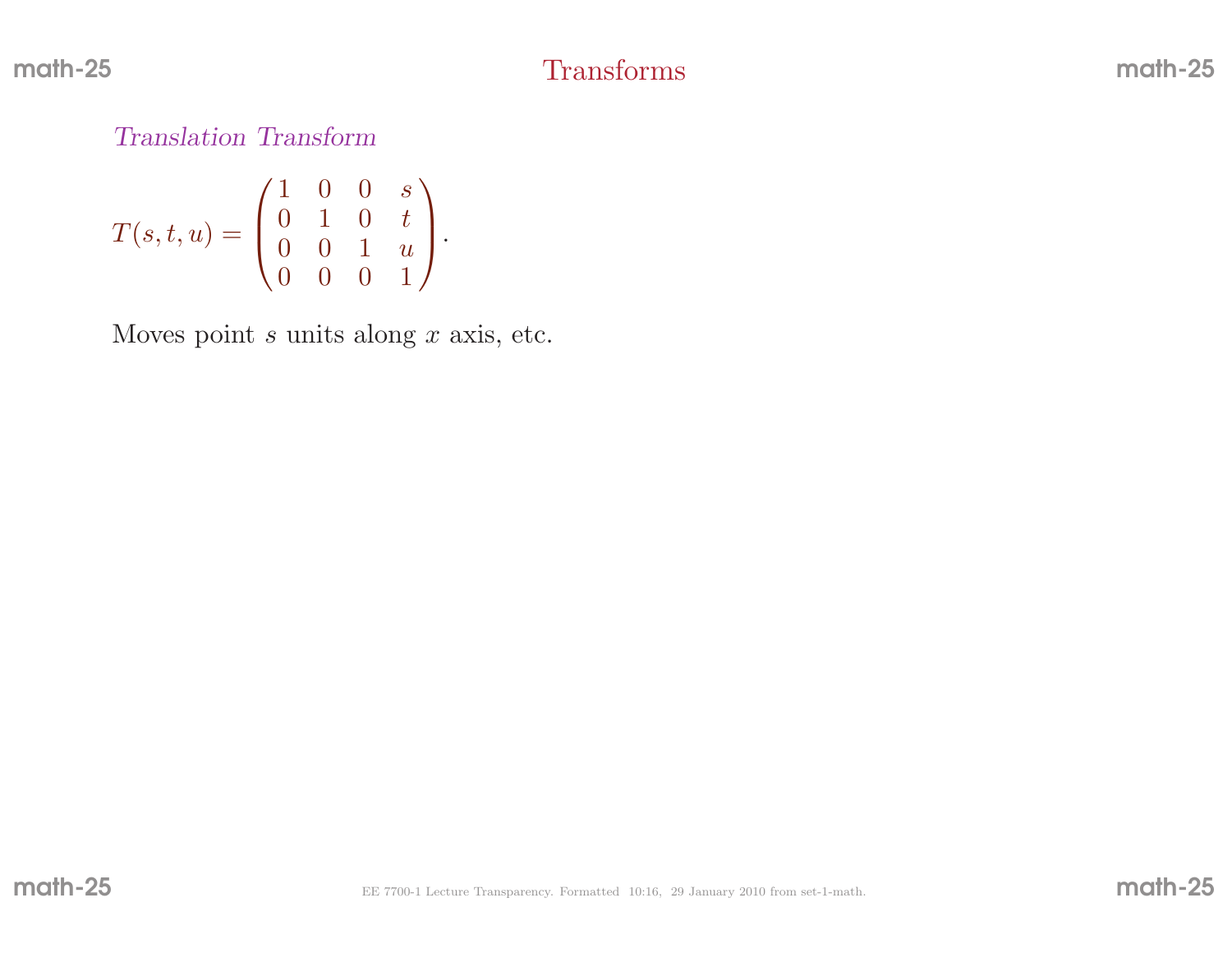Miscellaneous Matrix Multiplication Math

Let M and N denote arbitrary  $4 \times 4$  matrices.

Identity Matrix

$$
I = \begin{pmatrix} 1 & 0 & 0 & 0 \\ 0 & 1 & 0 & 0 \\ 0 & 0 & 1 & 0 \\ 0 & 0 & 0 & 1 \end{pmatrix}.
$$

 $IM = MI = M$ .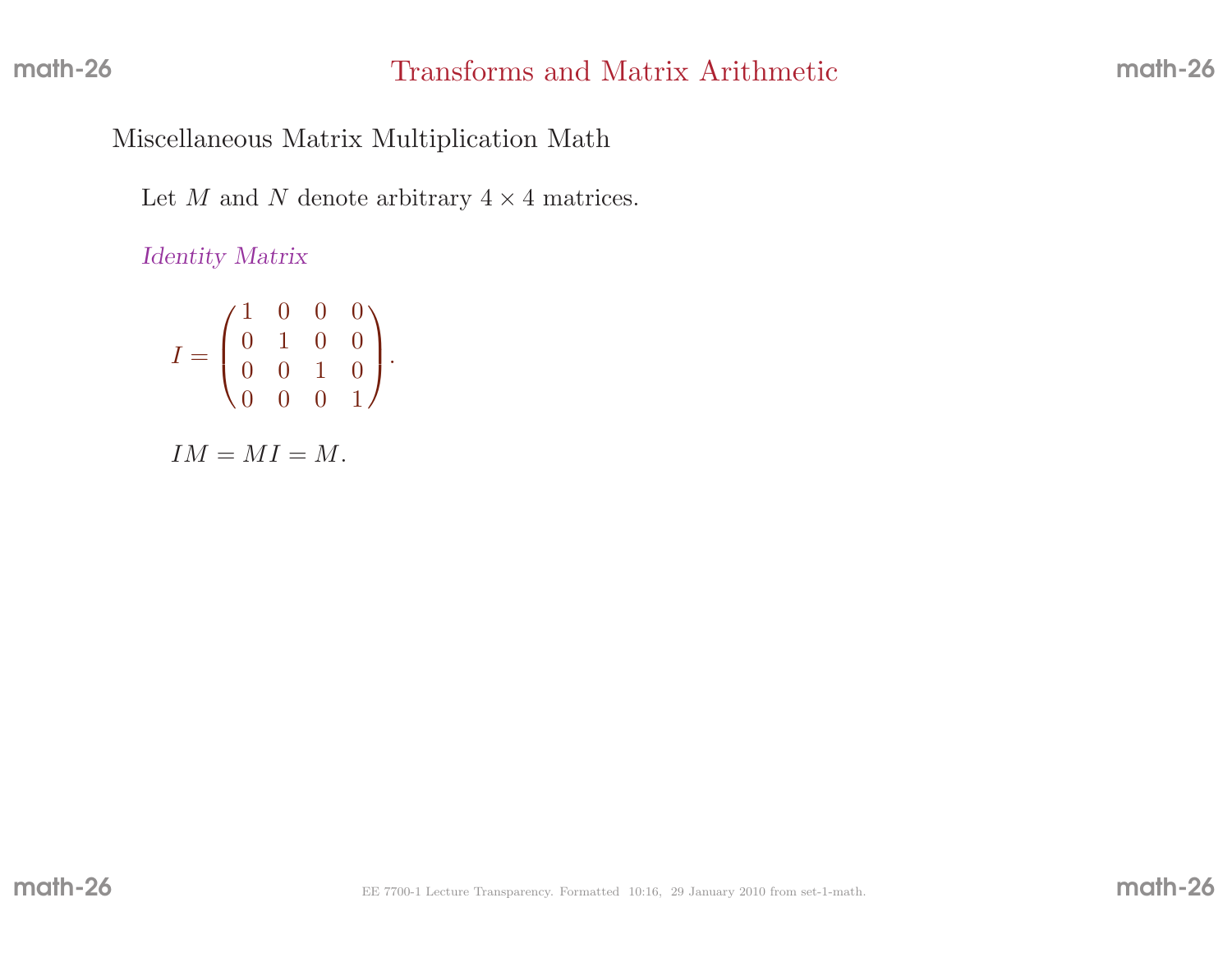# Transforms and Matrix Arithmetic

### Matrix Inverse

Matrix A is an inverse of M iff  $AM = MA = I$ .

Will use  $M^{-1}$  to denote inverse.

Not every matrix has an inverse.

Computing inverse of an arbitrary matrix expensive . . .

. . . but inverse of some matrices are easy to compute . . .

... for example,  $T(x, y, z)^{-1} = T(-x, -y, -z)$ .

Matrix Multiplication Rules

Is associative:  $(LM)N = L(MN)$ .

**Is not** commutative:  $MN \neq NM$  for arbitrary M and N.

 $(MN)^{-1} = N^{-1}M^{-1}$ . (Note change in order.)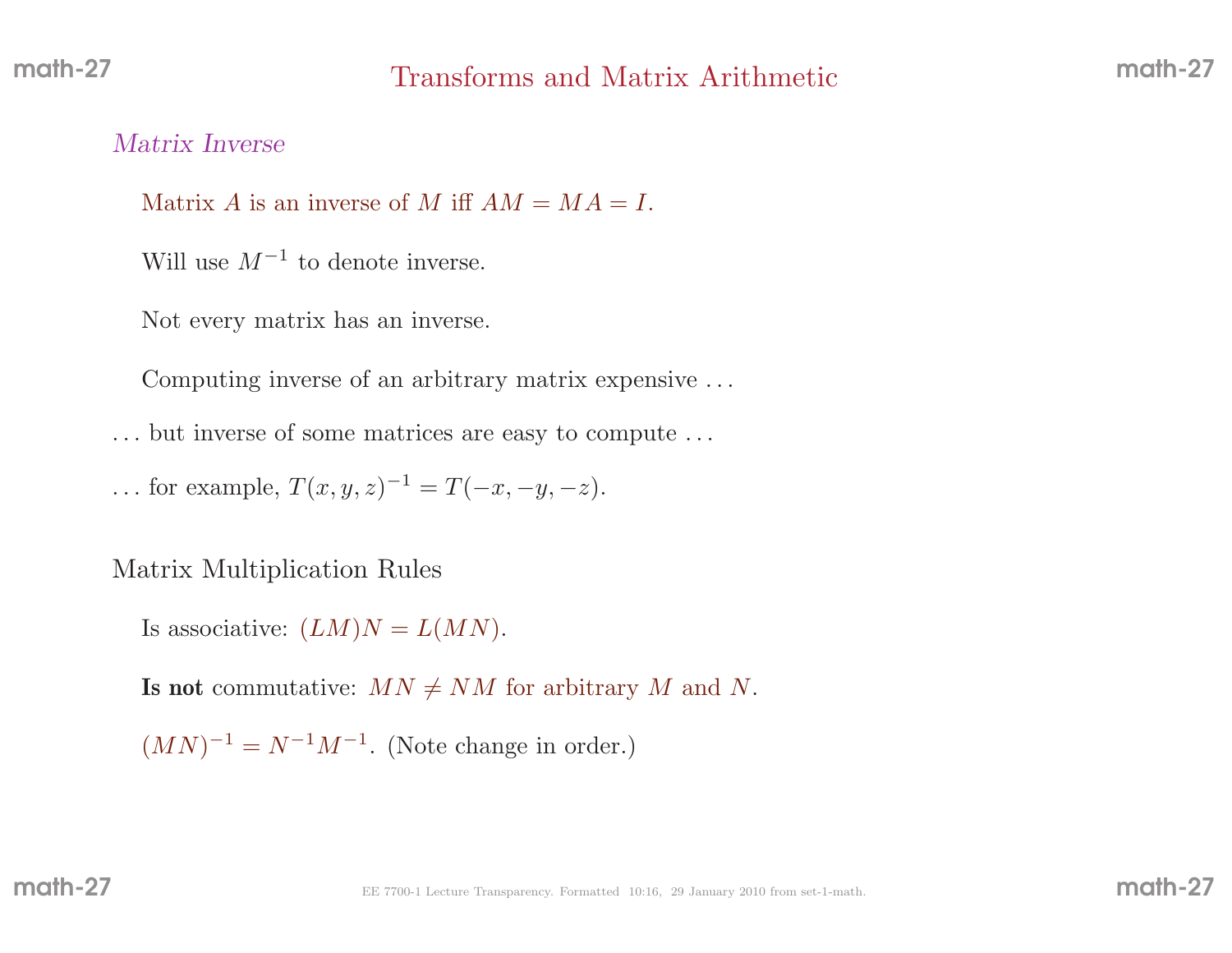## Projection Transform:

<sup>A</sup> transform that maps <sup>a</sup> coordinate to <sup>a</sup> space with fewer dimensions.

<sup>A</sup> projection transform will map <sup>a</sup> 3D coordinate from our <sup>p</sup>hysical or graphical model . . .

. . . to <sup>a</sup> 2D location on our monitor (or <sup>a</sup> window).

Projection Types

Vague definitions on this page.

#### Perspective Projection

Points appear to be in "correct" location,...

. . . as though monitor were just <sup>a</sup> window into the simulated world.

This projection used when realism is important.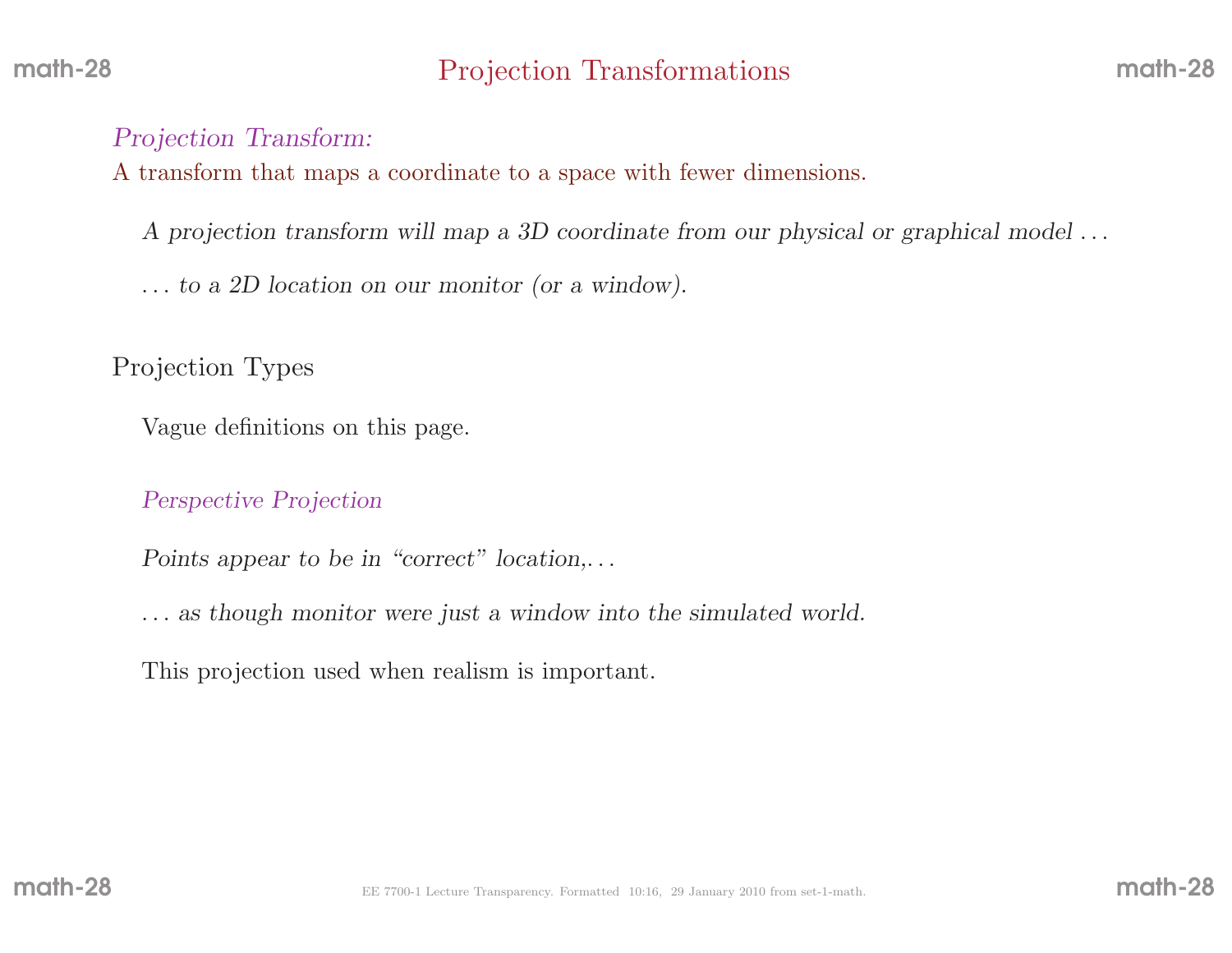### Orthographic Projection

<sup>A</sup> projection without perspective foreshortening.

This projection used when <sup>a</sup> real ruler will be used to measure distances.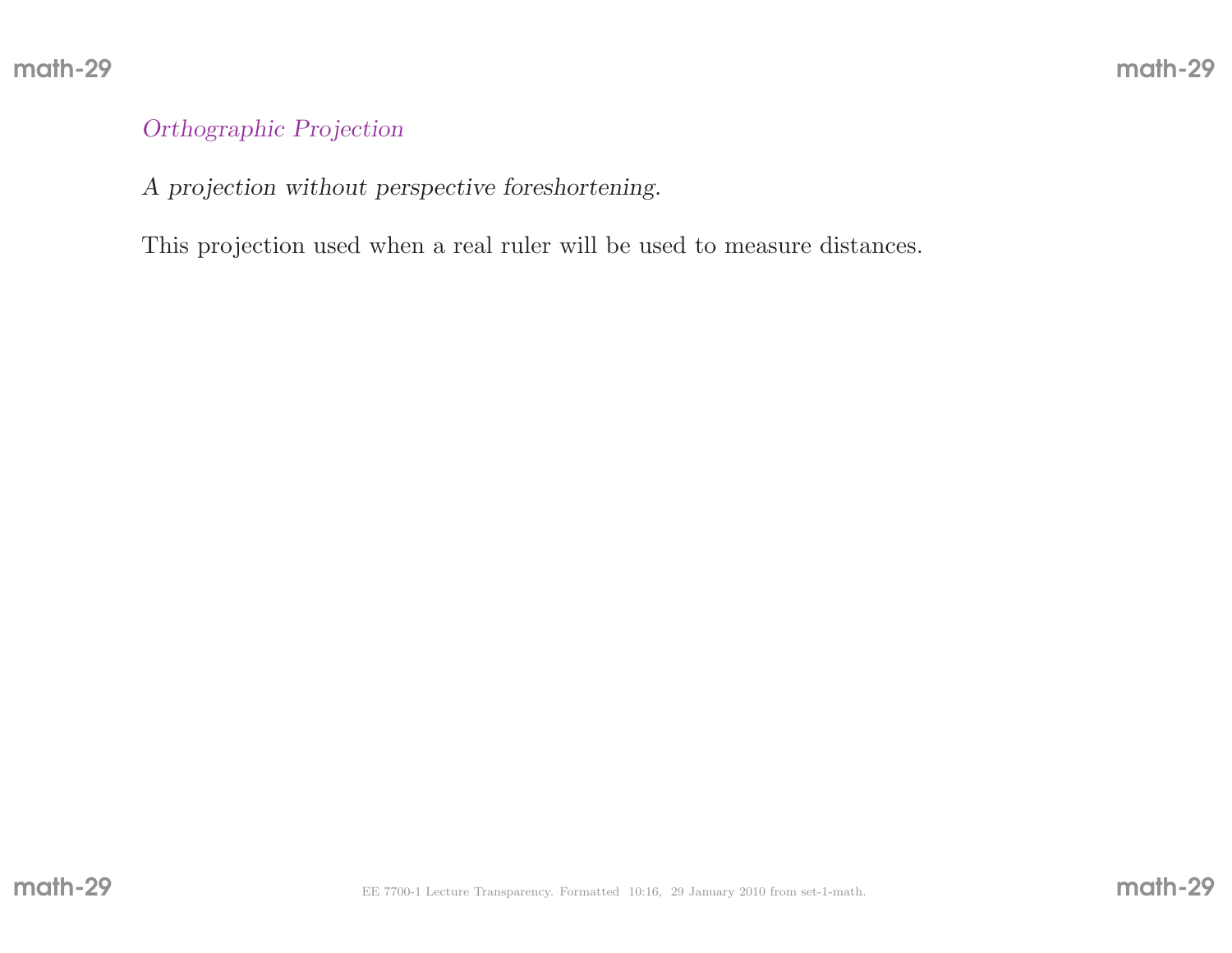Lets put user and user's monitor in world coordinate space:

Location of user's eye: <sup>E</sup>.

<sup>A</sup> point on the user's monitor: Q.

Normal to user's monitor pointing away from user:  $n$ .

Goal:

Find S, point where line from E to P intercepts monitor (plane  $Q, n$ ).

Line from  $E$  to  $P$  called the projector.

The user's monitor is in the projection <sup>p</sup>lane.

The point  $S$  is called the projection of point  $P$  on the projection plane.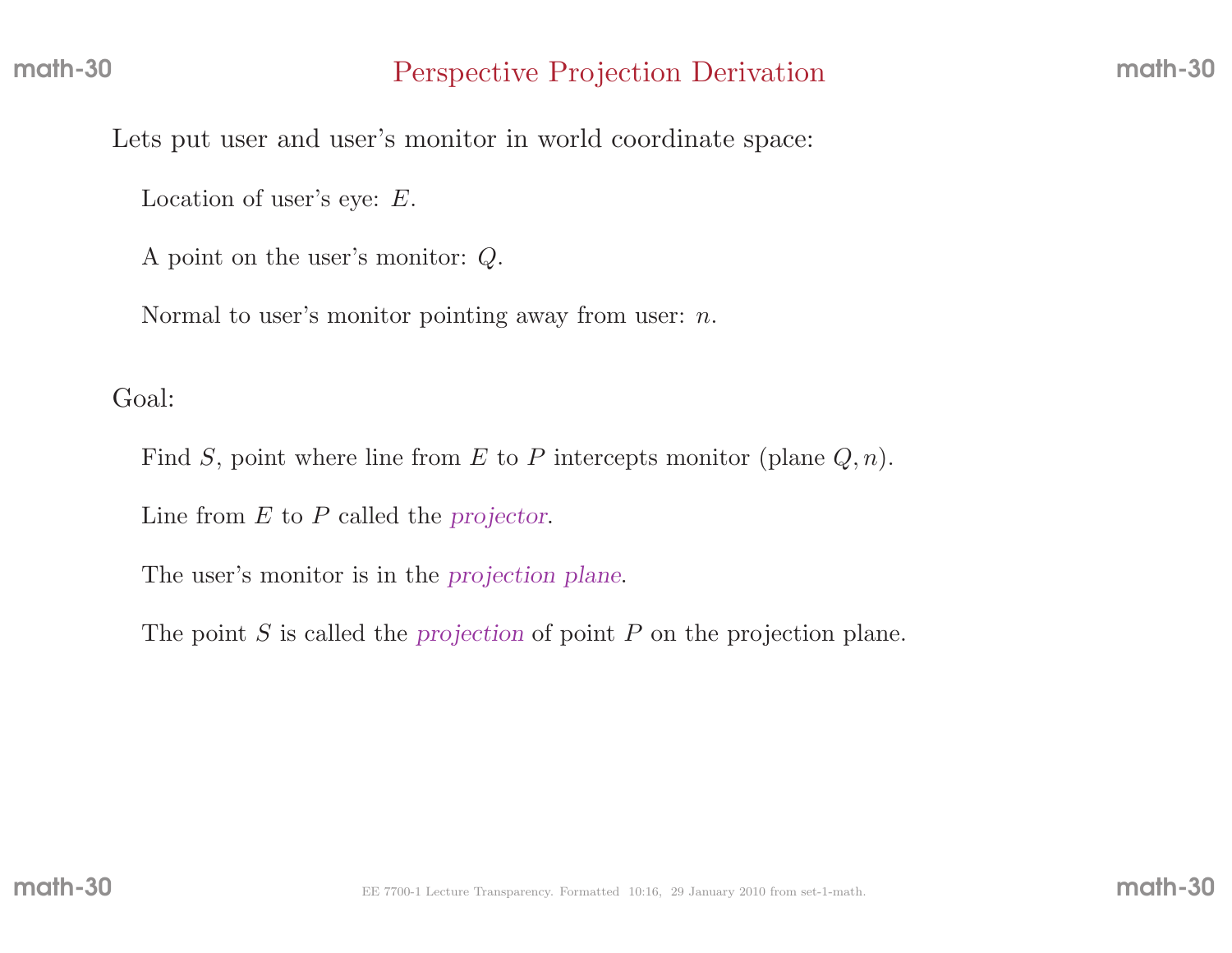## Solution:

Projector equation:  $S = E + t \overrightarrow{EP}$ .

Projection plane equation:  $\overrightarrow{QS} \cdot n = 0$ .

Find point  $S$  that's on projector and projection plane:

$$
\overrightarrow{Q(E+t\overrightarrow{EP})} \cdot n = 0
$$

$$
(E+t\overrightarrow{EP}-Q) \cdot n = 0
$$

$$
\overrightarrow{QE} \cdot n + t\overrightarrow{EP} \cdot n = 0
$$

$$
t = \frac{\overrightarrow{EQ} \cdot n}{\overrightarrow{EP} \cdot n}
$$

$$
S = E + \frac{\overrightarrow{EQ} \cdot n}{\overrightarrow{EP} \cdot n} \overrightarrow{EP}
$$

Note:  $\overrightarrow{EQ} \cdot n$  is distance from user to plane in direction  $n \dots$  $\dots$  and  $\overrightarrow{EP} \cdot n$  is distance from user to point in direction n.

math-31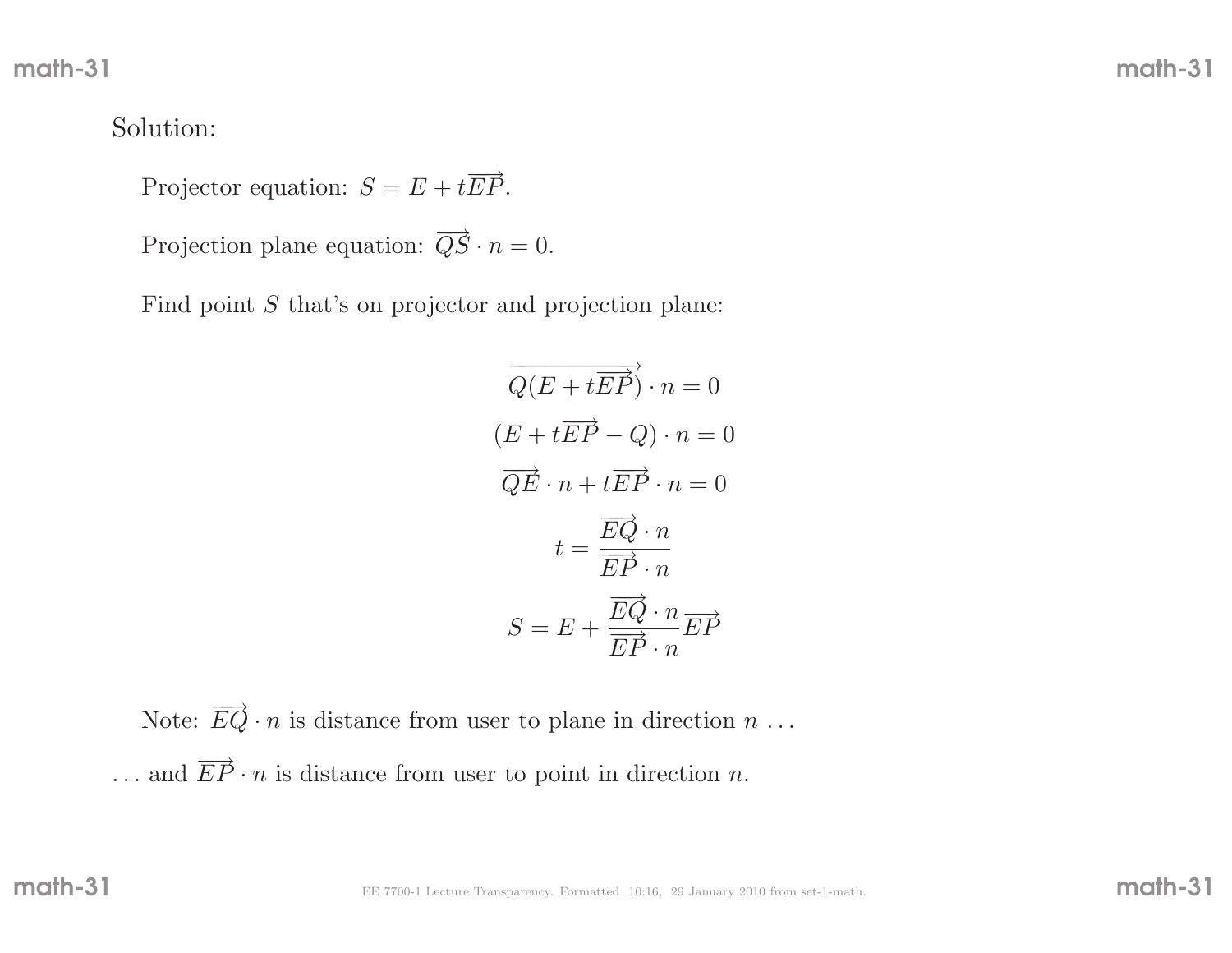To simplify projection:

Fix  $E = (0, 0, 0)$ : Put user at origin.

Fix  $n = (0, 0, -1)$ : Make "monitor" parallel to xy plane.

Result:

$$
S = E + \frac{\overrightarrow{EQ} \cdot n}{\overrightarrow{EP} \cdot n} \overrightarrow{EP}
$$

$$
S = \frac{q_z}{p_z} P,
$$

where  $q_z$  is the z component of  $Q$ , and  $p_z$  defined similarly.

The key operation in perspective projection is dividing out by  $z$  (given our geometry).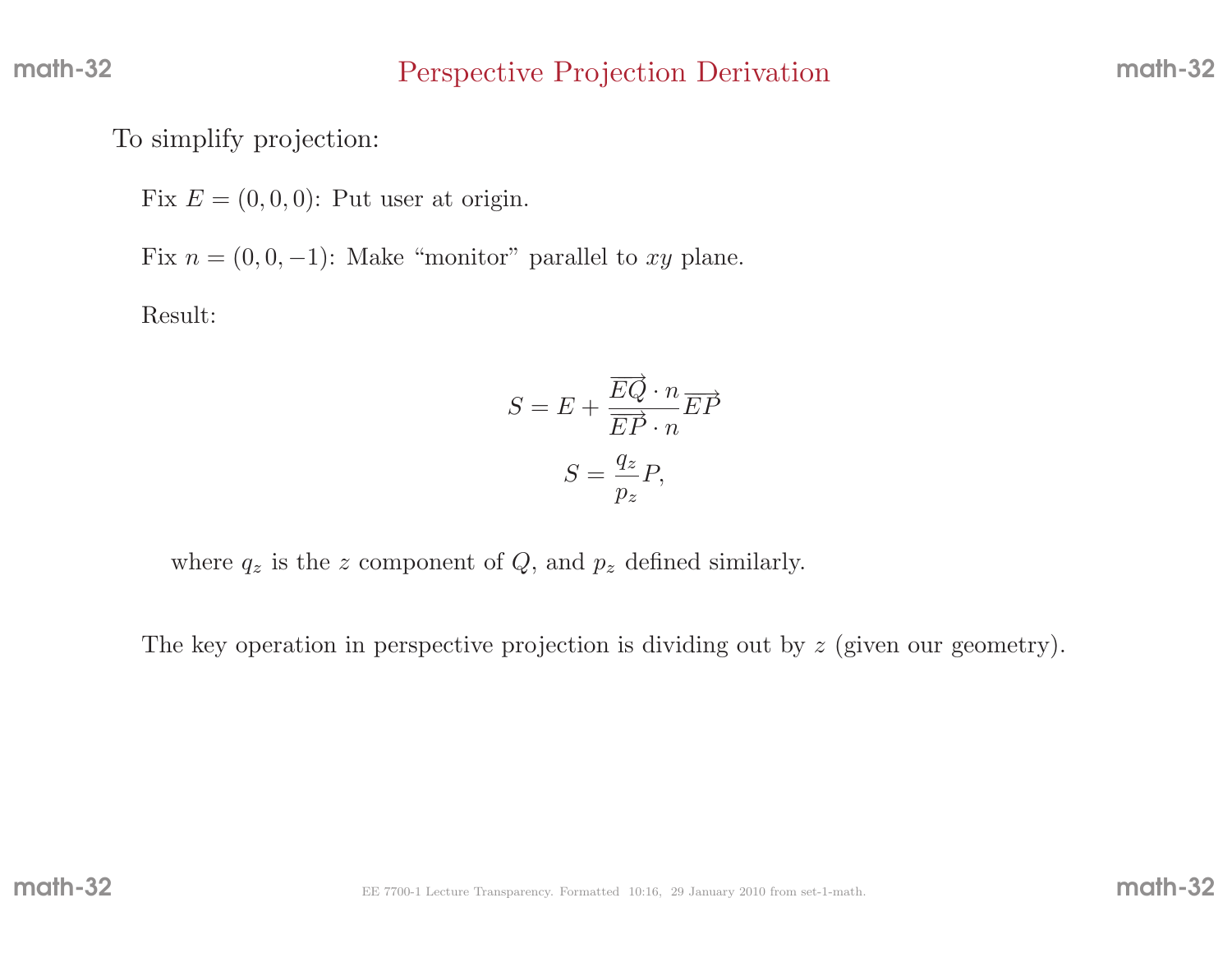## Simple Perspective Projection Transformation

math-33

## Simple Projection Transform

Eye at origin, projection surface at  $(x, y, -q_z)$ , normal is  $(0, 0, -1)$ .

$$
F_{q_z} = \begin{pmatrix} q_z & 0 & 0 & 0 \\ 0 & q_z & 0 & 0 \\ 0 & 0 & 0 & q_z \\ 0 & 0 & -1 & 0 \end{pmatrix}
$$

Note: 
$$
F_{q_z} \begin{bmatrix} x \\ y \\ z \\ 1 \end{bmatrix} = \begin{bmatrix} q_z x \\ q_z y \\ q_z \\ -z \end{bmatrix} = \begin{bmatrix} \frac{q_z}{-z} x \\ \frac{q_z}{-z} y \\ \frac{q_z}{-z} \\ 1 \end{bmatrix}
$$

This maps z coordinates to  $q_z/z$ , which will be useful.